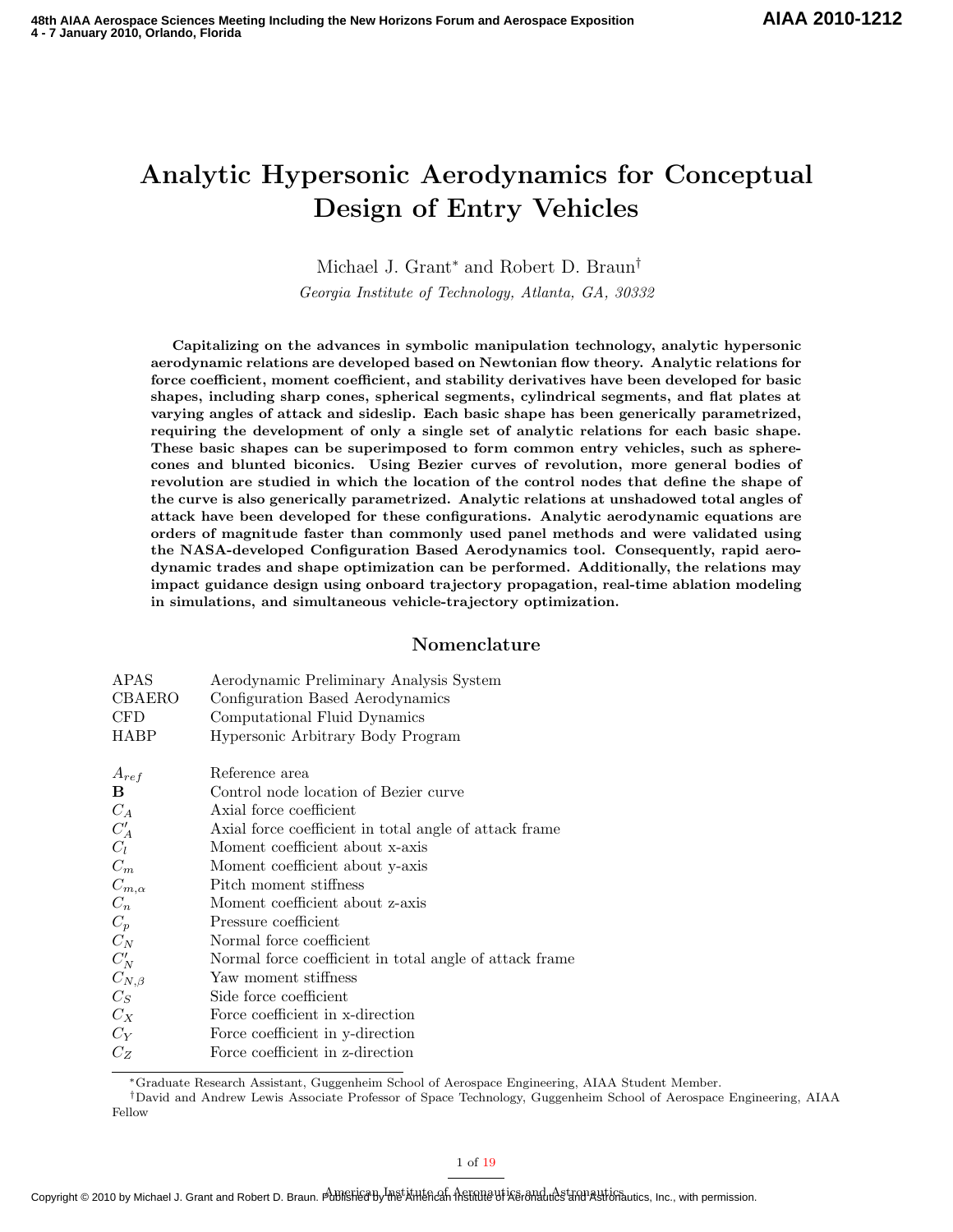| d.                        | Base diameter of conic section                               |
|---------------------------|--------------------------------------------------------------|
| dA                        | Differential area element                                    |
| $dA_{planar}$             | Differential area projected on y-z plane                     |
| df                        | Differential force from Newtonian flow                       |
| $\hbar$                   | Height of conic section                                      |
| $l_{ref}$                 | Reference length                                             |
| L                         | Length of cone                                               |
| L/D                       | Lift to drag ratio                                           |
| $\, n$                    | Order of Bezier curve                                        |
| ñ                         | Inward unit normal                                           |
| $\boldsymbol{p}$          | Pressure                                                     |
| $p_{\infty}$              | Freestream pressure                                          |
| $\overline{P}$            | Bezier curve function                                        |
| r                         | Position vector of differential element                      |
| $r_n$                     | Nose radius                                                  |
| $\, t \,$                 | Normalized arclength of Bezier curve                         |
| $\boldsymbol{\mathit{u}}$ | Surface parametrization variable                             |
| $\boldsymbol{v}$          | Surface parametrization variable                             |
| $\mathbf{V}_\infty$       | Freestream velocity vector                                   |
|                           |                                                              |
| $\alpha$                  | Angle of attack                                              |
| $\beta$                   | Sideslip                                                     |
| $\delta$                  | Blended wedge half-angle                                     |
| $\delta_c$                | Cone half-angle                                              |
| $\delta_1$                | Forward conic half-angle                                     |
| $\delta_2$                | Aft conic half-angle                                         |
| $\Delta A$                | Area of panel                                                |
| $\epsilon$                | Total effective angle of attack                              |
| $\theta$                  | Local body inclination relative to freestream direction      |
| $\rho_{\infty}$           | Freestream density                                           |
| $\phi'$                   | Angle between the body frame and total angle of attack frame |

# I. Introduction

TRADITIONALLY, during the design of entry vehicles, it is difficult to simultaneously account for all major disciplines due to the computational requirements of high fidelity code. Consequently, a time consuming disciplines due to the computational requirements of high fidelity code. Consequently, a time consuming iterative process is typically employed using a large team in which members separately analyze each discipline. For example, computational fluid dynamics (CFD) is used to obtain the hypersonic aerodynamics of various entry vehicles. Due to the substantial computational requirements of CFD, vehicles are generally chosen that provide the necessary aerodynamic performance, such as L/D and ballistic coefficient, to accomplish a given mission. Subsequently, the vehicle is designed to meet these performance constraints.

During conceptual design, methods are typically employed to improve computational speed at the expense of a small reduction in fidelity. For example, panel methods can be used in conjunction with Newtonian flow theory to obtain the hypersonic aerodynamic characteristics of a vehicle with orders of magnitude reduction in computational requirements compared to CFD. Panel methods are widely used during conceptual design due to the ability of these methods to rapidly evaluate arbitrary shapes. Although panel methods are much faster than CFD, the designer is still required to limit the number of vehicle shapes analyzed due to the relatively high remaining computational requirements, for example when compared to trajectory propagation, during the generation of aerodynamic coefficient tables. Consequently, a fixed vehicle is usually chosen prior to trajectory design. Once the trajectory has been designed for the given vehicle, an iterative process is performed to alter the vehicle dimensions and, consequently, the aerodynamic characteristics, to accomplish the desired mission.

If a further reduction in aerodynamic computational requirements near that of trajectory propagation could be achieved, then the designer would have the ability to rapidly trade trajectory and vehicle design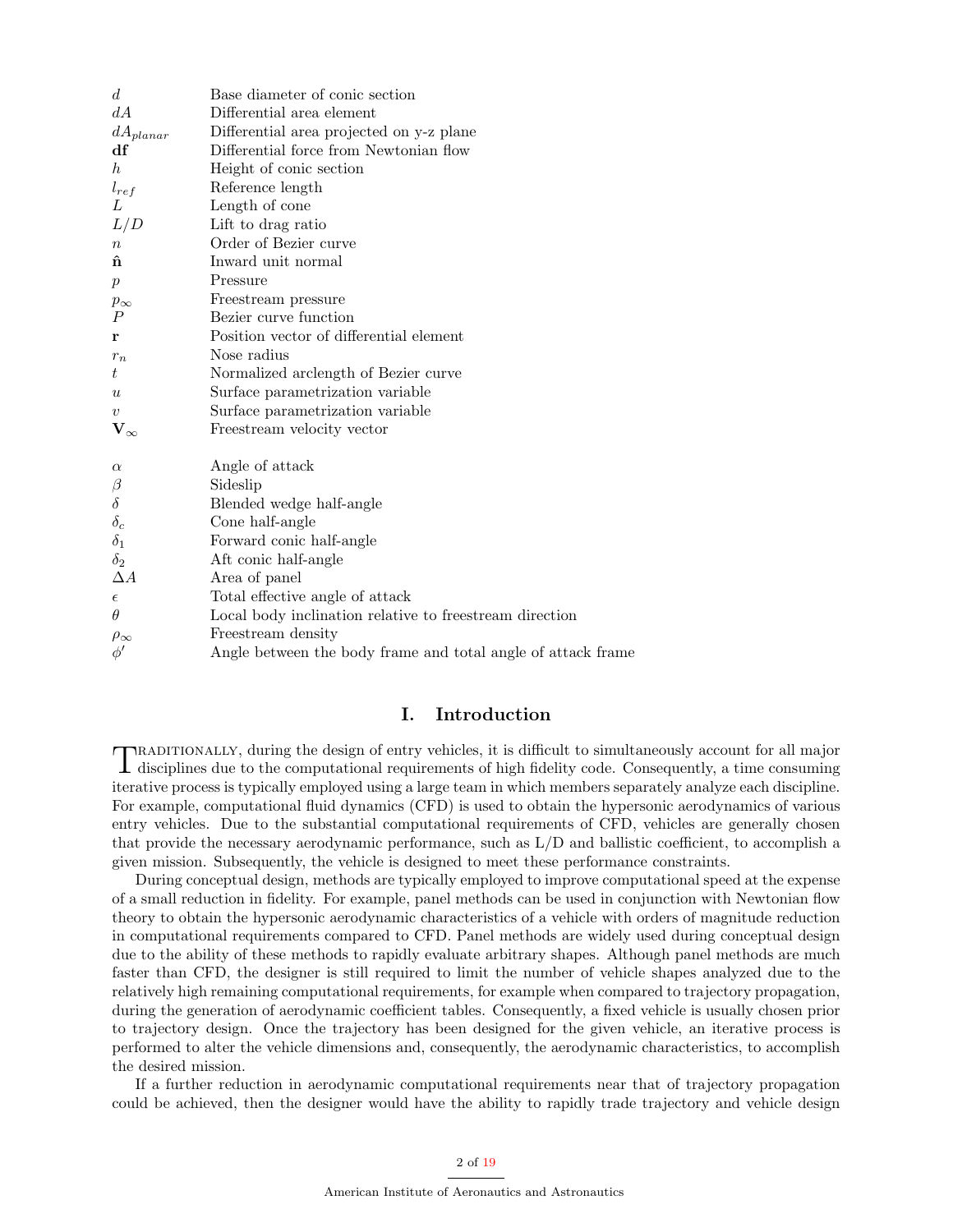parameters simultaneously. This would allow multidisciplinary design methods to be used for more comprehensive design space exploration. For hypersonic flight, this reduction in computational requirements could be achieved by obtaining analytic aerodynamic coefficients using Newtonian flow theory.

# II. Newtonian Aerodynamic Theory

## II.A. Motivation

In 1687, Issac Newton postulated that fluid flow can be viewed as a system of particles traveling in rectilinear motion as described in Propositions 34 and 35 of the *Principia*.<sup>[1](#page-18-0)</sup> Newton assumed that when a particle strikes a surface, all of the momentum normal to the surface would be lost and all momentum tangential to the surface would be conserved as shown in Figure [1.](#page-3-0) Consequently, the pressure exerted by the fluid on the surface of a body is assumed to be solely originating from this loss of momentum normal to the surface. Under these assumptions, the nondimensional pressure coefficient,  $C_p$ , at any point on the surface of a body can be obtained from the Newtonian sine-squared relation shown in Eq. [\(1\)](#page-3-1). Thus, the solution to the hypersonic aerodynamics problem is mapped to a geometry problem. Furthermore, the pressure exerted by the fluid on any portion of the surface not directly exposed to the flow, denoted as the shadowed region of a body, is assumed to be equivalent to the freestream pressure in which the motion of the fluid does not influence the pressure in this region. Thus,  $C_p = 0$  throughout the shadowed region as shown in Figure [2.](#page-3-2)<sup>[2](#page-18-1)</sup>



Figure [2](#page-18-1). Example of Shadowed Body.<sup>2</sup>

$$
C_p = \frac{p - p_{\infty}}{\frac{1}{2}\rho_{\infty}V_{\infty}^2} = 2\sin^2\theta
$$
\n(1)

Newton originally applied his theory to model the pressure on the walls of a water channel. Experimental tests performed by d'Alembert later concluded that this model is inaccurate for subsonic flow conditions. However, as the Mach number increases to hypersonic speeds, the shock wave approaches the surface of the body. Thus, as the flow velocity changes direction after crossing the shock, the flow appears to be deflected by the body similar to Newtonian flow theory as shown in Figure [1.](#page-3-0) Furthermore, as the Mach number continues to increase, the shock continues to approach the body surface. Thus, as Mach number increases, Newtonian flow theory improves in accuracy and the aerodynamic coefficients are computed independent of Mach number. In conceptual design applications, the Mach independence principle allows for the fast computation of aerodynamic coefficients using the pressure coefficient in Eq.  $(1)$  at hypersonic speeds.<sup>[2](#page-18-1)</sup>

# II.B. Application of Newtonian Flow Theory

In order to calculate the aerodynamic coefficients of a hypersonic vehicle, a surface integral of  $C_p$  must be calculated. As previously mentioned, the pressure exerted on the vehicle is due to the total loss of momentum in the direction normal to the surface. Thus, the pressure coefficient,  $C_p$ , exerted over a differential element on the surface of a vehicle,  $dA$ , results in a differential force,  $df$ , imparted on the vehicle in the inward unit normal direction of the surface,  $\hat{\mathbf{n}}$ , as shown in Eq. [\(2\)](#page-4-0). Using conventional aircraft body axes shown in Figure [3](#page-4-1) and corresponding freestream velocity vector,  $V_{\infty}$ , shown in Eq. [\(3\)](#page-4-2) as function of angle of attack,  $\alpha$ , and sideslip,  $\beta$ , the aerodynamic force coefficients along the body axes,  $C_X$ ,  $C_Y$ , and  $C_Z$ , can be calculated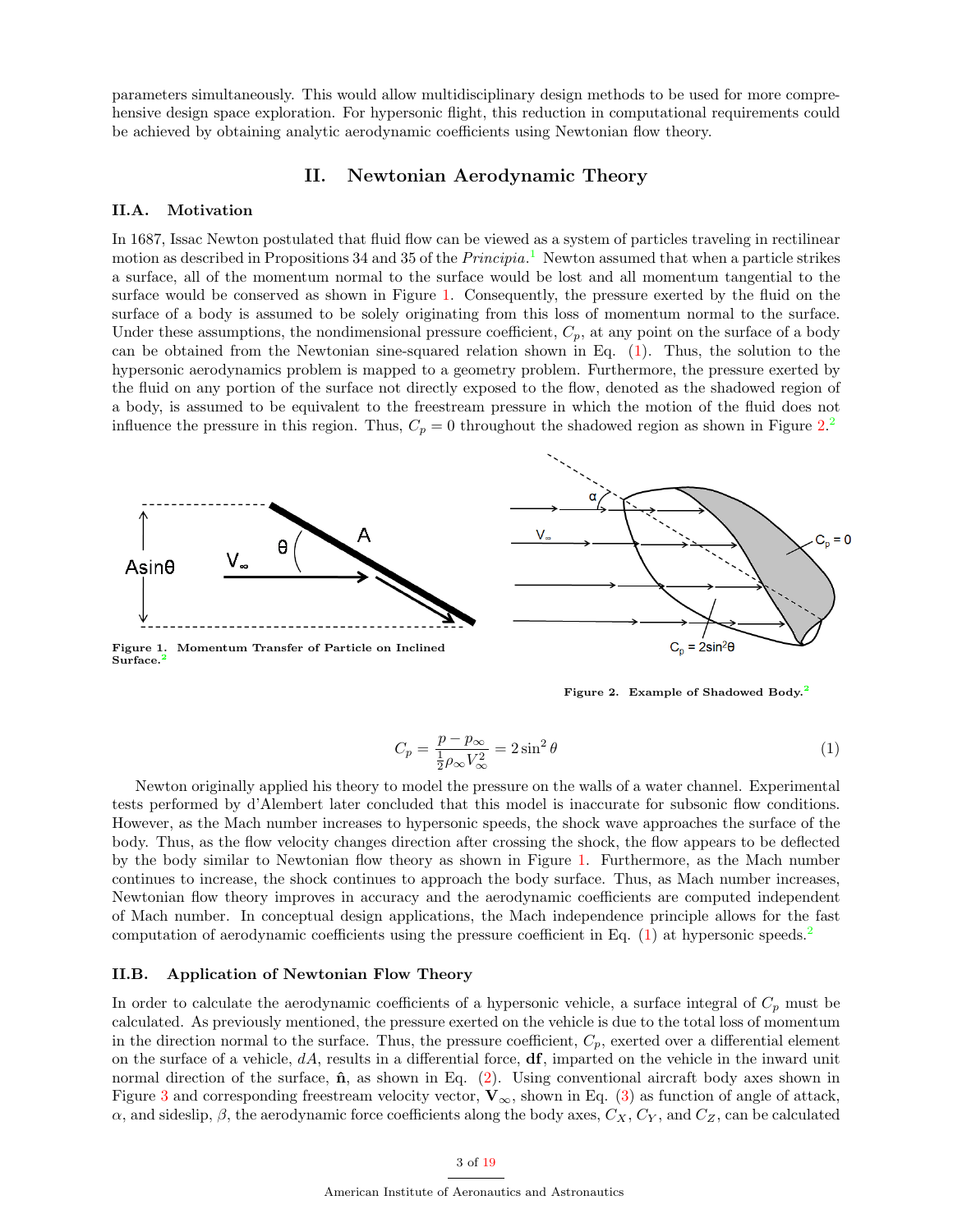through surface integration of the differential force in the x, y, and z directions as shown in Eq. [\(4\)](#page-4-3). The axial force coefficient,  $C_A$ , side force coefficient,  $C_S$ , and normal force coefficient,  $C_N$ , commonly used in entry vehicle applications is related to the aerodynamic force coefficients along the body axes as shown in Eq. [\(4\)](#page-4-3). The corresponding moment coefficients about the body axes,  $C_l$ ,  $C_m$ , and  $C_n$ , are computed relative to the origin of the body axes as shown in Eq.  $(5)$ , where r is the position vector of the differential area element. Furthermore, pitch and yaw stability derivatives can be calculated using Eq. [\(6\)](#page-4-5) and Eq. [\(7\)](#page-4-6).



Figure 3. Body Axes Definition.

$$
\mathbf{df} = C_p \ \hat{\mathbf{n}} \ dA \tag{2}
$$

$$
\mathbf{V}_{\infty} = [-\cos(\alpha)\cos(\beta) - \sin(\beta) - \sin(\alpha)\cos(\beta)]^{T}
$$
(3)

$$
\begin{bmatrix} C_X \\ C_Y \\ C_Z \end{bmatrix} = \begin{bmatrix} -C_A \\ C_S \\ -C_N \end{bmatrix} = \frac{1}{A_{ref}} \iint_S \begin{bmatrix} \mathbf{df}^T \hat{\mathbf{x}} \\ \mathbf{df}^T \hat{\mathbf{y}} \\ \mathbf{df}^T \hat{\mathbf{z}} \end{bmatrix} = \frac{1}{A_{ref}} \iint_S C_p \begin{bmatrix} \mathbf{n}^T \hat{\mathbf{x}} \\ \mathbf{n}^T \hat{\mathbf{y}} \\ \mathbf{n}^T \hat{\mathbf{z}} \end{bmatrix} dA \tag{4}
$$

<span id="page-3-0"></span>
$$
\begin{bmatrix} C_l \\ C_m \\ C_n \end{bmatrix} = \frac{1}{A_{ref} \cdot l_{ref}} \iint_S \begin{bmatrix} (\mathbf{r} \times \mathbf{d} \mathbf{f})^T \hat{\mathbf{x}} \\ (\mathbf{r} \times \mathbf{d} \mathbf{f})^T \hat{\mathbf{y}} \\ (\mathbf{r} \times \mathbf{d} \mathbf{f})^T \hat{\mathbf{z}} \end{bmatrix} = \frac{1}{A_{ref} \cdot l_{ref}} \iint_S C_p \begin{bmatrix} (\mathbf{r} \times \mathbf{n})^T \hat{\mathbf{x}} \\ (\mathbf{r} \times \mathbf{n})^T \hat{\mathbf{y}} \\ (\mathbf{r} \times \mathbf{n})^T \hat{\mathbf{z}} \end{bmatrix} dA \tag{5}
$$

<span id="page-3-2"></span>
$$
C_{m,\alpha} = \frac{\partial C_m}{\partial \alpha} \tag{6}
$$

$$
C_{n,\beta} = \frac{\partial C_n}{\partial \beta} \tag{7}
$$

<span id="page-3-1"></span>Newtonian flow theory provides a first-order, computationally efficient means in which the hypersonic aerodynamics of various vehicle geometries can be obtained. Newtonian aerodynamic theory is an excellent approximation for the conceptual design of slender bodies in which the shock wave is in the vicinity of the surface of the body. However, this traditional Newtonian flow theory is typically modified for blunt bodies in which a normal shock resides upstream of the vehicle.<sup>[3](#page-18-2)</sup> Such a modification has led to the development of the Modified Newtonian theory in which the leading  $2$  in Eq. [\(1\)](#page-3-1) is reduced to account for the pressure loss across the normal shock. The results detailed in this report assume traditional Newtonian flow in which the leading 2 is maintained. However, should the use of Modified Newtonian flow theory be required, the analytic results in this report can be scaled by the appropriate multiplier.

# <span id="page-3-3"></span>III. Calculation of Hypersonic Aerodynamics Using Newtonian Flow Theory

As previously mentioned, the calculation of aerodynamic coefficients at hypersonic speeds requires the integration of  $C_p$  over the surface of the vehicle. Portions of the vehicle surface shadowed from the flow are assumed to have a  $C_p = 0$ . Thus, the integration of  $C_p$  need only be computed over the unshadowed surface of the vehicle.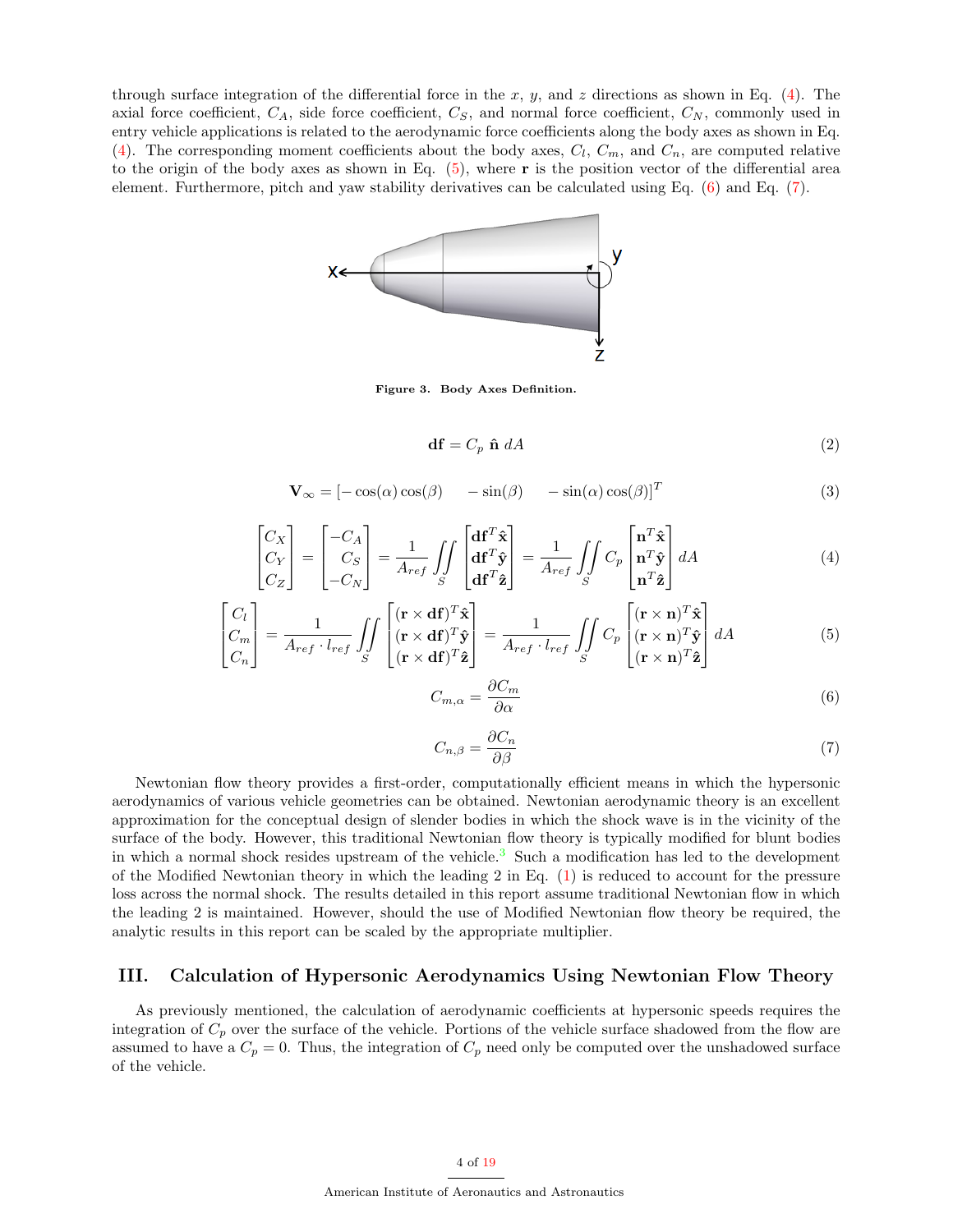## III.A. Panel Methods and CBAERO

Currently, the surface integration required by Newtonian flow theory is performed numerically using panel methods that approximate the shape of a vehicle using small flat plates. Thus, the integration is approximated as a finite summation of the integrand over the flat plates approximating the shape of the vehicle. For example, the approximation of  $C_X$  is shown in Eq. [\(8\)](#page-5-0), where  $\Delta A$  is the area of each panel. This numerical approximation is a source of error in the Newtonian estimate.

<span id="page-4-1"></span>
$$
C_X \approx \frac{1}{A_{ref}} \sum_{i=0}^{N} C_p \mathbf{n}^T \hat{\mathbf{x}} \Delta A
$$
 (8)

Many paneling codes have been developed, including the Hypersonic Arbitrary Body Program (HABP) in conjunction with the Aerodynamic Preliminary Analysis System (APAS) developed in the late 1970s and early 1980s and the Configuration Based Aerodynamics (CBAERO) tool developed in the past decade.<sup>[4–](#page-18-3)[7](#page-18-4)</sup> CBAERO serves as a means to verify the analytic relations developed in this work. The results of the CBAERO Modified Newtonian calculations are properly scaled to account for the difference in theory.

CBAERO provides a straightforward methodology to compute the aerodynamic coefficients of relatively complicated geometries. The process required for CBAERO is the following:

<span id="page-4-0"></span>1.) Construct a mesh of the vehicle describing the nodes and corresponding flat plates. The construction of a mesh for complicated shapes would require modeling in a CAD package. Bodies of revolution can be meshed fairly easily using automated routines.

<span id="page-4-2"></span>2.) Calculate the unit inward normal and  $C_p$  for each panel. Any panel with a unit inward normal in the opposite direction from the flow is ignored since it is shadowed, resulting in  $C_p = 0$ .

<span id="page-4-3"></span>3.) Calculate the aerodynamic forces through numerical integration of  $C_p$  over the surface of the vehicle and generate tables of aerodynamic coefficients for various  $\alpha$  and  $\beta$ .

<span id="page-4-4"></span>This process must be repeated for any change in the shape of the vehicle. Although CBAERO allows for rapid aerodynamic calculations when compared to CFD, the construction of aerodynamic tables remains slow compared to other disciplines of the design process, such as trajectory propagation. Additionally, the resolution of the mesh must be addressed when using panel methods. The number of required panels to achieve a desired accuracy in the approximate surface integral solution is generally unknown in the beginning of the meshing process. Consequently, multiple meshes of various resolution must be evaluated until convergence of aerodynamic coefficients is observed. Furthermore, the construction of meshes in CAD packages limit the ability to automate entry vehicle shape change necessary for parametric analysis and optimization. These time-consuming issues associated with panel methods limit the number of shapes analyzed during entry vehicle design.

#### <span id="page-4-6"></span><span id="page-4-5"></span>III.B. Motivation for Analytic Hypersonic Aerodynamics

While panel methods, such as CBAERO, would likely be required for the conceptual design of complicated geometries such as the Space Shuttle Orbiter, X-38, HL-20, and others, many entry vehicle shapes used in previous and current mission studies are not complex. For example, all previous and currently planned Mars missions have used a blunt sphere-cone. Various human Mars mission studies have used blunt spherecones and blunted biconics. $8-10$  $8-10$  The Stardust and Genesis Earth entries also used a blunt sphere-cone.<sup>[11,](#page-18-7) 12</sup> Additionally, the Apollo command module and planned Orion command module both utilize a spherical forebody. Many high performance military entry vehicles are slender sphere-cones and slender biconics with minor nose blunting to account for extreme heating environments. Alternative high performance entry vehicles include blended wedge designs, such as the SHARP L1, that consist of flat plates, conical frustums, and nose blunting through a cylindrical segment.<sup>13</sup>

The surface geometry of these basic shapes, along with additional complex shapes, can be expressed analytically. Consequently, the solution to the geometric problem of Newtonian flow theory, *i.e.*, the surface integration in Eq. [\(4\)](#page-4-3) and Eq. [\(5\)](#page-4-4), can also be performed analytically. The resulting analytic relations provide exact Newtonian aerodynamic coefficients instead of the approximate Newtonian aerodynamic coefficients obtained from panel methods. Additionally, the evaluation of the resulting analytic relations would be nearly instantaneous, allowing for rapid conceptual design and/or simultaneous entry vehicle and trajectory optimization that is not currently practical when using panel methods.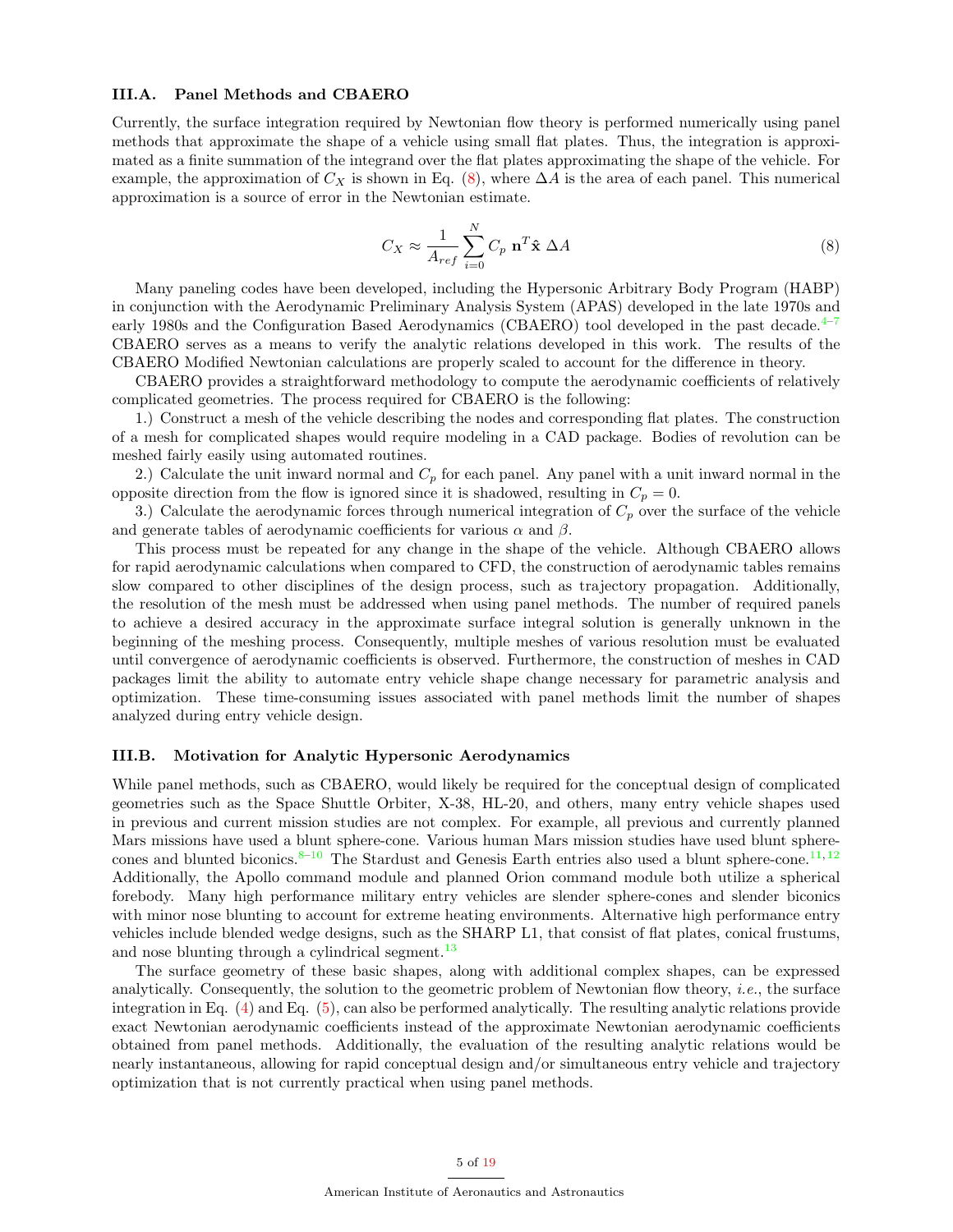# IV. Analytic Hypersonic Aerodynamics Overview

# IV.A. Historical Overview

# IV.A.1. Basic Shapes

<span id="page-5-0"></span>Due to the absence of digital computers, analytic hypersonic aerodynamic coefficients based on Newtonian flow theory were developed in the late 1950s and early 1960s. This early work<sup>14</sup> focused on developing analytic aerodynamic relations that could be processed through a computer to develop large aerodynamic tables of various vehicle configurations that consisted of basic shapes. These large tables could then be used by hand to quickly estimate aerodynamic characteristics of various sharp and blunted circular conics or elliptical conics at various angles of attack and sideslip. Comparisons were also made to hypersonic experimental data which showed good agreement with the theory while maintaining trends as desired for conceptual design.

#### IV.A.2. Historical Bodies of Revolution

Newtonian flow theory had also been applied in the past to generic bodies of revolution. Variational meth- $\text{od}^{\text{15}}$  have been used at zero angle of attack to determine optimal profiles to minimize the pressure drag of Newtonian flow theory for various geometric constraints.<sup>16, 17</sup> The resulting minimum drag bodies of revolution from this work are shown in Figure [4.](#page-6-0) In order to accommodate nonzero angles of attack, generic bodies of revolution were approximated as a series of open rings at various stations along the axis of revolution.18–21 In this work, focus was given to the development of charts or tables that could be used to develop aerodynamic coefficients by numerically evaluating the local inclination of each ring relative to the axis of revolution.



Figure 4. Minimum Drag Bodies of Revolution for Various Geometric Constraints.<sup>16</sup>

## IV.A.3. Absence of Analytic Hypersonic Aerodynamics in Present-Day Analyses

The analytic relations developed in the 1950s and 1960s have largely been unnoticed by the aerospace community in the recent decades. The manual development of analytic relations is time-intensive and requires complex integrations to be performed. Hence, the integration process is largely dependent on integral tables and appropriate substitutions, a prohibitive process during conceptual design. Consequently, the advent of the digital computer resulted in the widespread adoption of panel and CFD methods over analytic relations. This can be observed by the many recent shape design studies that employ panel methods.<sup>22, 23</sup> While the ability of these methods to model general and complicated shapes, such as the Space Shuttle Orbiter, are desirable, these methods are orders of magnitude slower than evaluating analytic aerodynamic equations. Consequently, the computational requirements of present-day panel methods have limited the number of shapes evaluated during conceptual design.

Analytic hypersonic relations would allow many shapes to be evaluated rapidly. Additionally, if each basic shape is parametrized to construct a family of similar shapes, then each analytic relation would only have to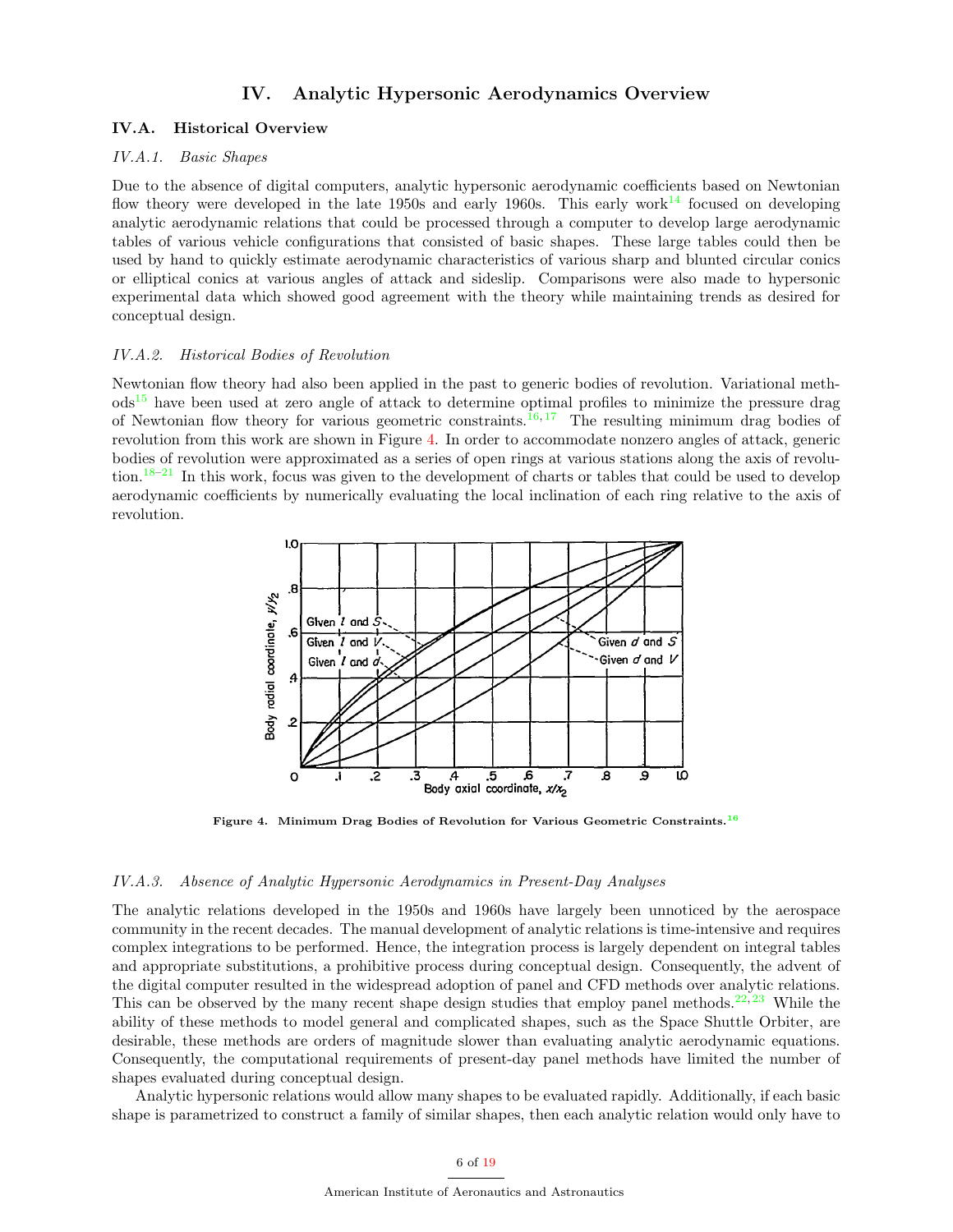be developed once. This is a major advantage over panel methods that must be executed each time the shape of the vehicle changes. Furthermore, advances in symbolic manipulation tools, such as Mathematica<sup>24</sup> and Maple,<sup>25</sup> allow for the development of an automated process to develop analytic relations for many shapes. This process has been generalized to allow for the integration of many shapes regardless of how the surface is parametrized.

#### IV.B. Process for Development of Analytic Relations

An integrated Matlab and Mathematica environment has been constructed to automate the development of analytic relations for user-supplied shapes. Matlab is used to drive the process and employs Mathematica's symbolic engine to perform the integrations. Mathematica was chosen due to its ability to add constraints on symbolic variables (for example, the radius of a sphere is always greater than zero). Supplying this information to Mathematica as an assumption influences how the integration is performed. After the designer describes the surface of the shape, routines containing the analytic aerodynamic relations are generated in a Matlab-based aerodynamics module. This module can be easily integrated into trajectory simulations, be used for parametric analyses, or be used in shape optimization. The six steps performed in this automated process are further detailed.

#### Step 1: Surface Parametrization

The analytic aerodynamic expressions are obtained by integrating  $C_p$  over the unshadowed surface of the vehicle as described in Eq.  $(4)$  and Eq.  $(5)$ . In order to evaluate these integrals, the surface of each shape must be parametrized by two independent variables via a position vector,  $\mathbf{r}$ , as shown in Eq. [\(9\)](#page-7-0), where  $f(u, v)$ ,  $g(u, v)$ , and  $h(u, v)$  describe the x, y, and z location of a point on the surface of the vehicle as a function of the surface parametrization  $(u, v)$ . The choice in parametrization variables, u and v, is largely at the discretion of the designer. However, the choice in parametrization can dramatically influence the ability of Mathematica to obtain closed-form solutions when performing the integrations. Additionally, due to the convention used when computing the surface normal, u and v must be chosen such that  $\mathbf{r}_u \times \mathbf{r}_v$  is pointed inward, where  $\mathbf{r}_u = \frac{\partial \mathbf{r}}{\partial u}$  and  $\mathbf{r}_v = \frac{\partial \mathbf{r}}{\partial v}$ . The choice in parametrization also influences the expression for the differential area,  $dA$ , of the integrations. The differential area element is computed using the magnitude of the inward normal vector as shown in Eq. [\(10\)](#page-7-1).

$$
\mathbf{r} = [f(u, v) \quad g(u, v) \quad h(u, v)]^T \tag{9}
$$

<span id="page-6-0"></span>
$$
dA = \parallel \mathbf{n} \parallel = \parallel \mathbf{r}_u \times \mathbf{r}_v \parallel
$$
\n<sup>(10)</sup>

#### Step 2: Compute Pressure Coefficient

With the surface parametrized by  $u$  and  $v$ , the pressure coefficient can be computed. Recall from Figure [1](#page-3-0) that  $sin(\theta)$  is defined as shown in Eq. [\(11\)](#page-7-2), where  $\hat{\bf{n}}$  is calculated from Eq. [\(12\)](#page-7-3) and  ${\bf V}_{\infty}$  is defined in Eq. [\(3\)](#page-4-2) of Section [II.B.](#page-3-3) With  $sin(\theta)$  known,  $C_p$  can be computed using Eq. [\(1\)](#page-3-1).

$$
\sin(\theta) = \hat{\mathbf{V}}_{\infty}^T \hat{\mathbf{n}} \tag{11}
$$

$$
\hat{\mathbf{n}} = \frac{\mathbf{r}_{\mathbf{u}} \times \mathbf{r}_{\mathbf{v}}}{\|\mathbf{r}_{\mathbf{u}} \times \mathbf{r}_{\mathbf{v}}\|}
$$
(12)

## Step 3: Compute Shadow Boundary

The major challenge in deriving analytic aerodynamic expressions is ensuring that the integration is not performed over shadowed regions of the vehicle where  $C_p = 0$ . With an analytic expression for  $sin(\theta)$ , the shadow boundary can be computed by solving  $sin(\theta) = 0$  for v as a function of u since the surface integration is first performed with respect to  $v$ . Note that the solution to this equation may have multiple results, especially if the surface is parametrized with trigonometric functions. A numerical test is performed to determine which solutions should be incorporated as the lower and upper bounds. Note that the limits of integration are a function of vehicle shape and flow direction. Only convex shapes are currently supported.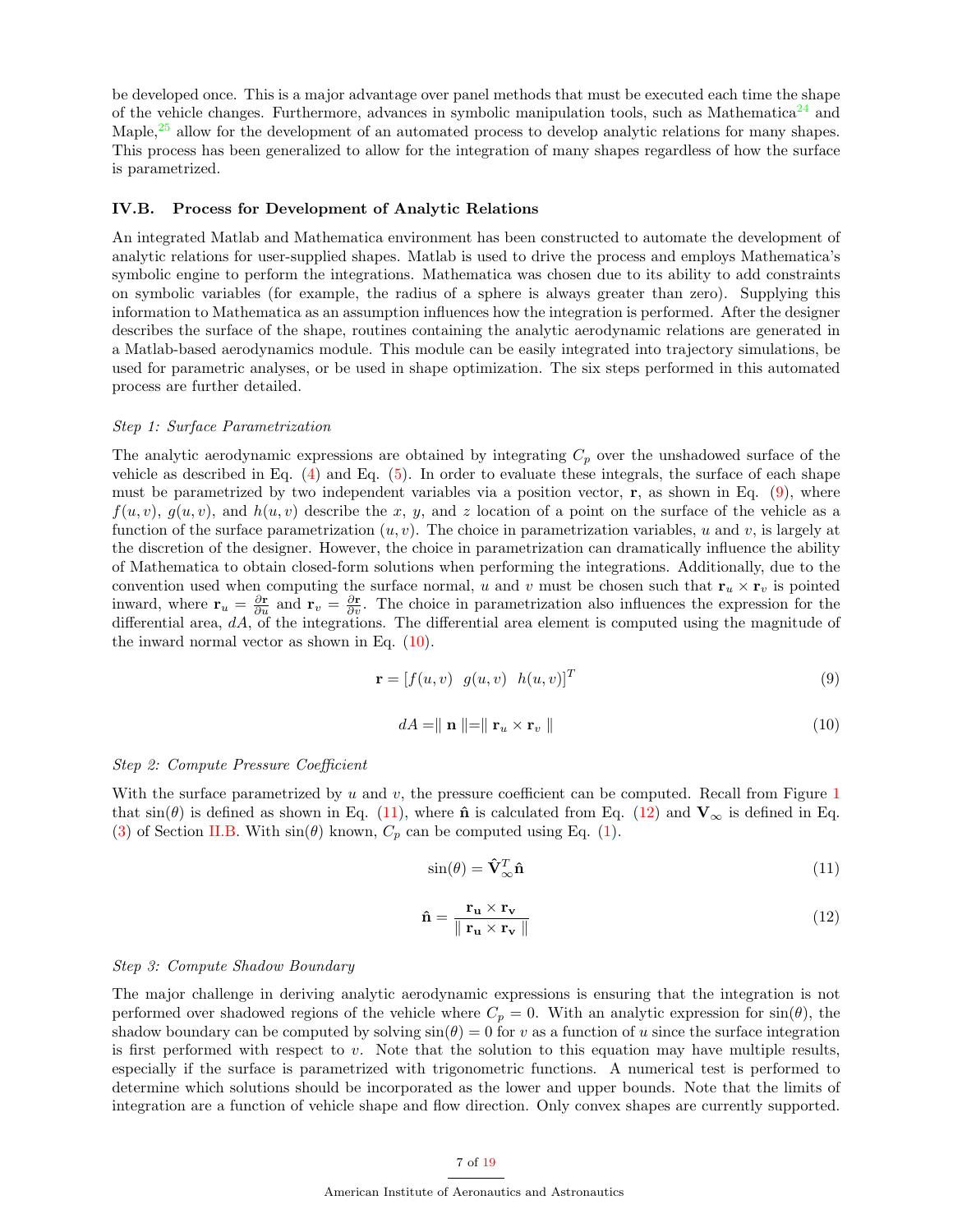This allows the limits of integration in v to be defined by the solution of  $\sin(\theta) = 0$ . If the shape was not convex, then shadowed regions may have boundaries where  $\sin(\theta) \neq 0$ .

#### Step 4: Compute Reference Values

The reference area and reference length for each shape is computed based on the parametrization used. The reference area is computed as the projected area of the shape on the y-z plane using Eq. [\(13\)](#page-8-0) assuming  $\alpha = \beta = 0$ , where  $dA_{planar}$  is the incremental area projected on the y-z plane. Since  $\mathbf{r}_u \times \mathbf{r}_v$  represents the inward normal of a convex shape and  $dA_{planar}$  must be positive to obtain a positive reference area,  $dA_{planar}$ is computed using Eq. [\(14\)](#page-8-1). Due to the convexity requirement of the shape, the entire surface is unshadowed at  $\alpha = \beta = 0$ , and, consequently, the limits of integration must be chosen to span the entire surface of the shape. The reference length is computed as the maximum span of the vehicle in the x-direction.

$$
A_{ref} = \int_{u_{min}}^{u_{max}} \int_{v_{min}}^{v_{max}} dA_{planar}
$$
\n(13)

$$
dA_{planar} = (\mathbf{r}_u \times \mathbf{r}_v)^T (-\hat{\mathbf{x}})
$$
\n(14)

#### Step 5: Evaluate Surface Integral

The aerodynamic coefficients are computed by evaluating the surface integral in Eq. [\(4\)](#page-4-3) and Eq. [\(5\)](#page-4-4). The first integration is performed with respect to v since the shadow boundary was solved as  $v = v(u)$ . After the integration is performed with respect to  $v$ , the shadow boundaries are substituted as the limits of integration for v. The remaining integrand is only a function of u, and the second integration is performed with respect to u. The limits of integration substituted for u are constants,  $u_1$  and  $u_2$ . During evaluation of the analytic expressions, the designer specifies the portion of the shape used by supplying the values for  $u_1$  and  $u_2$ .

#### Step 6: Output Aerodynamics Code

<span id="page-7-0"></span>After the analytic relations have been developed, they are output to a Matlab-based aerodynamics module. This module contains the analytic relations, reference area, and reference length. Hence, as the analytic relations of various shapes are developed, the aerodynamics module becomes a library containing analytic relations for a wide variety of shapes.

# <span id="page-7-1"></span>V. Derivation and Validation of Analytic Expressions for Basic Shapes

The shape of common entry vehicles can be constructed via the superposition of basic shapes. The construction and parametrization of the various basic shapes will be shown. It is important to note that all basic shapes are parametrized by variables describing the family of the basic shape, such as the half-angle of a sharp cone, and by variables describing the surface,  $u$  and  $v$ , as previously described. This generalization of each basic shape allows the development of only one set of analytic relations for each basic shape family. Each basic shape is chosen to have symmetry along the body axes where applicable and be centered at the origin. A range of angles of attack and sideslip was chosen to validate both shadowed and unshadowed angles of attack.

#### <span id="page-7-3"></span><span id="page-7-2"></span>V.A. Sharp Cone Family

Although sharp cones are not used alone as entry vehicles due to the significant heating that would occur on the sharp nose, conical frustums are commonly used as portions of entry vehicles such as sphere-cones and biconics. The sharp cone family is parametrized by the cone half-angle,  $\delta_c$ , and length along the axis of revolution, L. The surface of the sharp cone is parametrized using the local radius from the axis of revolution,  $u = r$ , and revolution angle,  $v = \omega$ , as shown in Figure [5.](#page-9-0) The resulting parametrized position vector,  $\mathbf{r}$ , is shown in Eq. [\(15\)](#page-8-2).

$$
\mathbf{r} = [L - \frac{u}{\tan(\delta)} \quad u \cos(v) \quad -u \sin(v)]^T \tag{15}
$$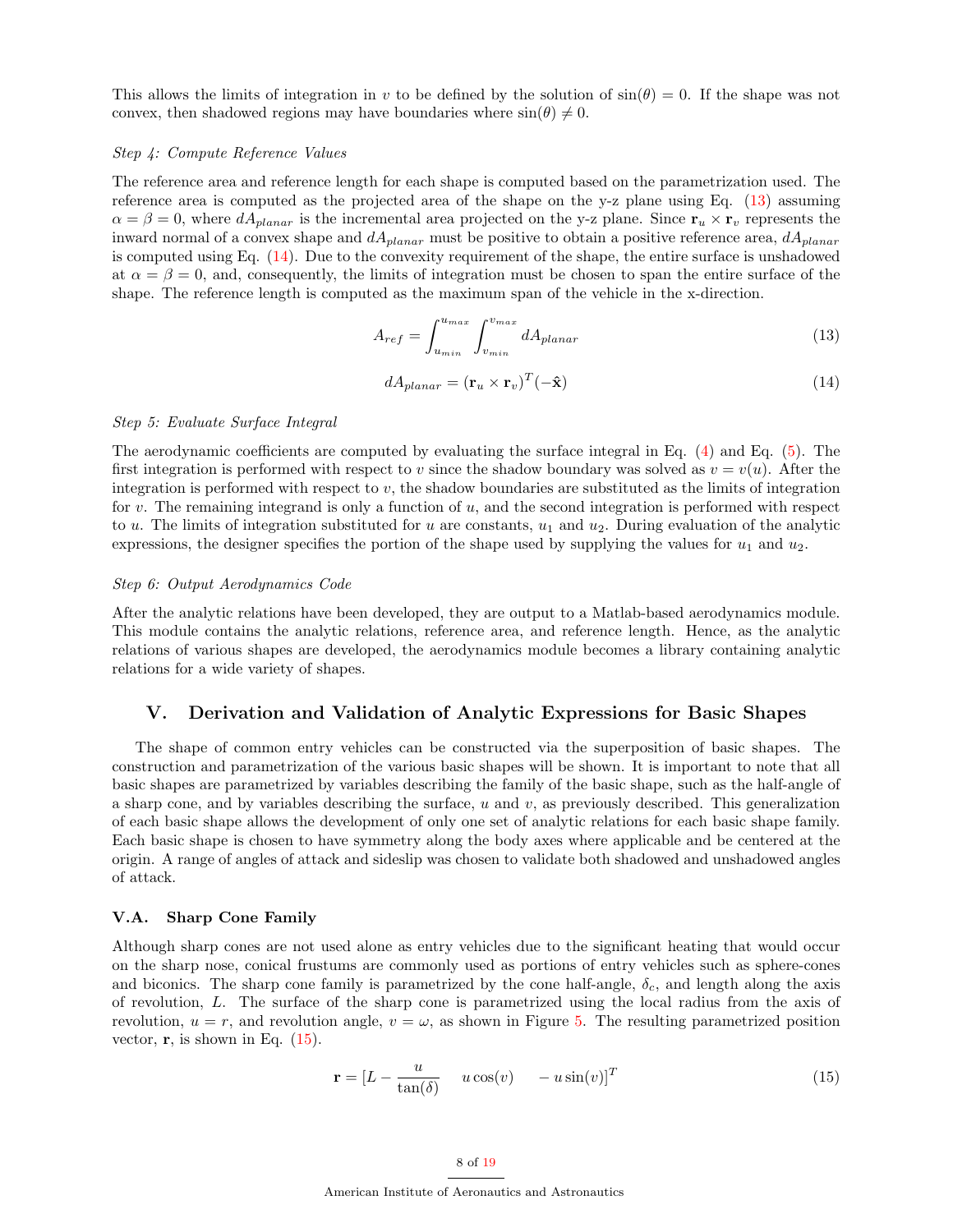

Figure 5. Side and Front View of Sharp Cone Parametrization.

<span id="page-8-1"></span><span id="page-8-0"></span>Comparisons between the analytic relations and CBAERO in both force and moment coefficients for a 20<sup>o</sup> sideslip and various cone half angles and angles of attack are shown in Figure [6](#page-9-1) and Figure [7,](#page-10-0) respectively. Initially, comparisons were also planned between the analytic stability derivatives and CBAERO. However, the CBAERO mesh resolution required to obtain accurate stability derivatives was prohibitive due to the presence of numerical noise. However, as shown in Figure [7,](#page-10-0) excellent agreement was observed between the analytic moment equations and CBAERO. Therefore, a comparison was made between the analytic stability derivatives and the finite difference of analytic moment coefficients (shown in Figure [8\)](#page-10-1). As expected, excellent agreement is observed in all cases. Note that the roll moment,  $C_l$ , is identically zero as expected for axisymmetric bodies.



<span id="page-8-2"></span>Figure 6. Sharp Cone Force Coefficient Validation,  $\beta = 20^{\circ}$ .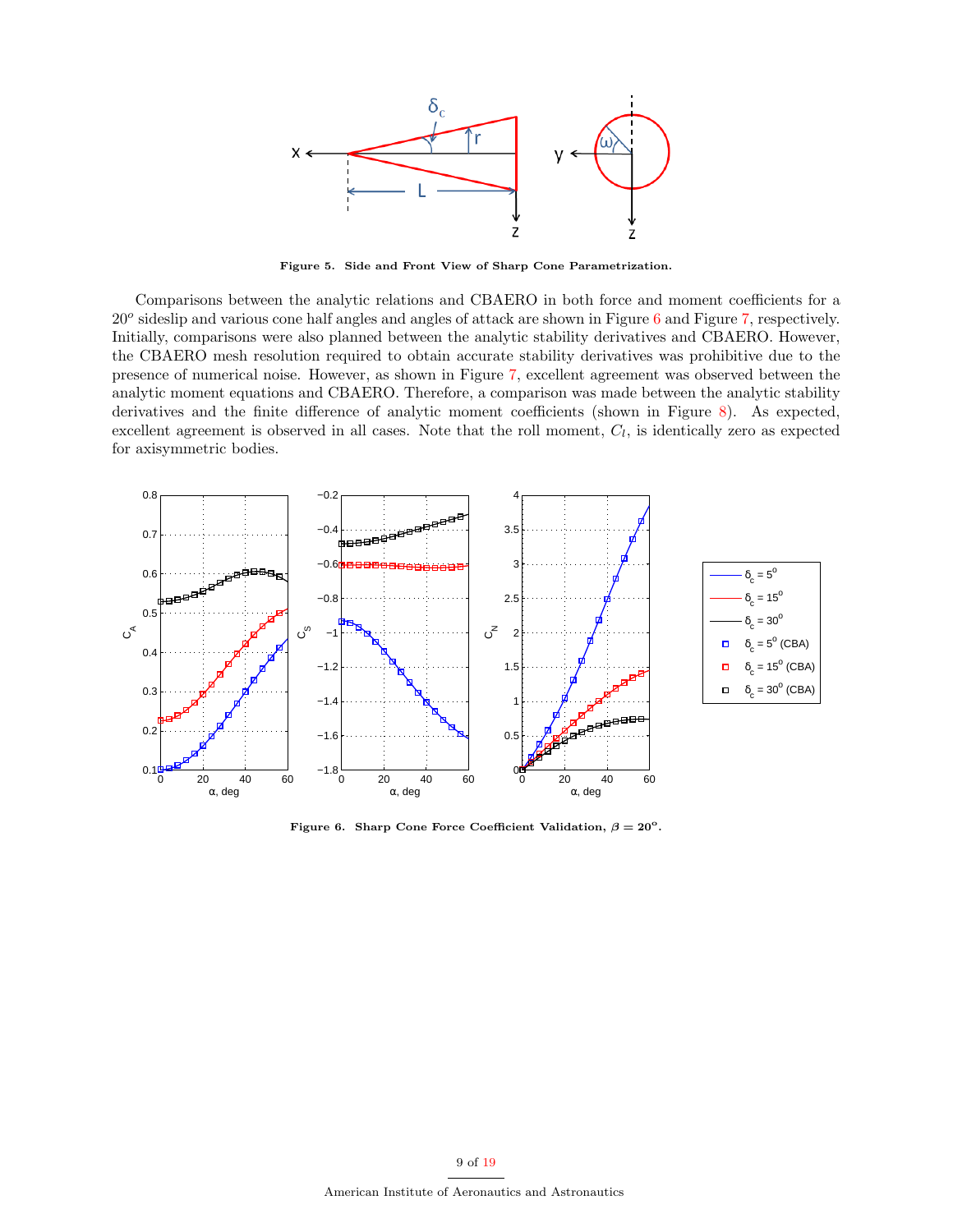

<span id="page-9-0"></span>Figure 7. Sharp Cone Moment Coefficient Validation,  $\beta = 20^{\circ}$ .



<span id="page-9-1"></span>Figure 8. Sharp Cone Stability Derivative Validation,  $\beta = 20^{\circ}$ .

# V.B. Spherical Segment Family

The blunting of entry vehicles to reduce aeroheating is often achieved through the addition of a spherical segment as the nose of the vehicle. For common entry vehicles such as sphere-cones and blunted biconics, the spherical segment family is parametrized by the nose radius,  $r_n$ , and cone half-angle,  $\delta_c$  (Figure [9\)](#page-11-0). The nose radius and cone half-angle determine the portion of the spherical segment used to blunt the vehicle due to tangency conditions enforced between the spherical segment and conical frustum. The surface of the spherical segment is parametrized by the distance from the origin along the x-axis,  $u = x$ , and revolution angle,  $v = \omega$ , as shown in Figure [9.](#page-11-0) The resulting position vector, r, is shown in Eq. [\(16\)](#page-10-2).

$$
\mathbf{r} = [u \quad \sqrt{r_n^2 - u^2} \cos(v) \quad -\sqrt{r_n^2 - u^2} \sin(v)]^T \tag{16}
$$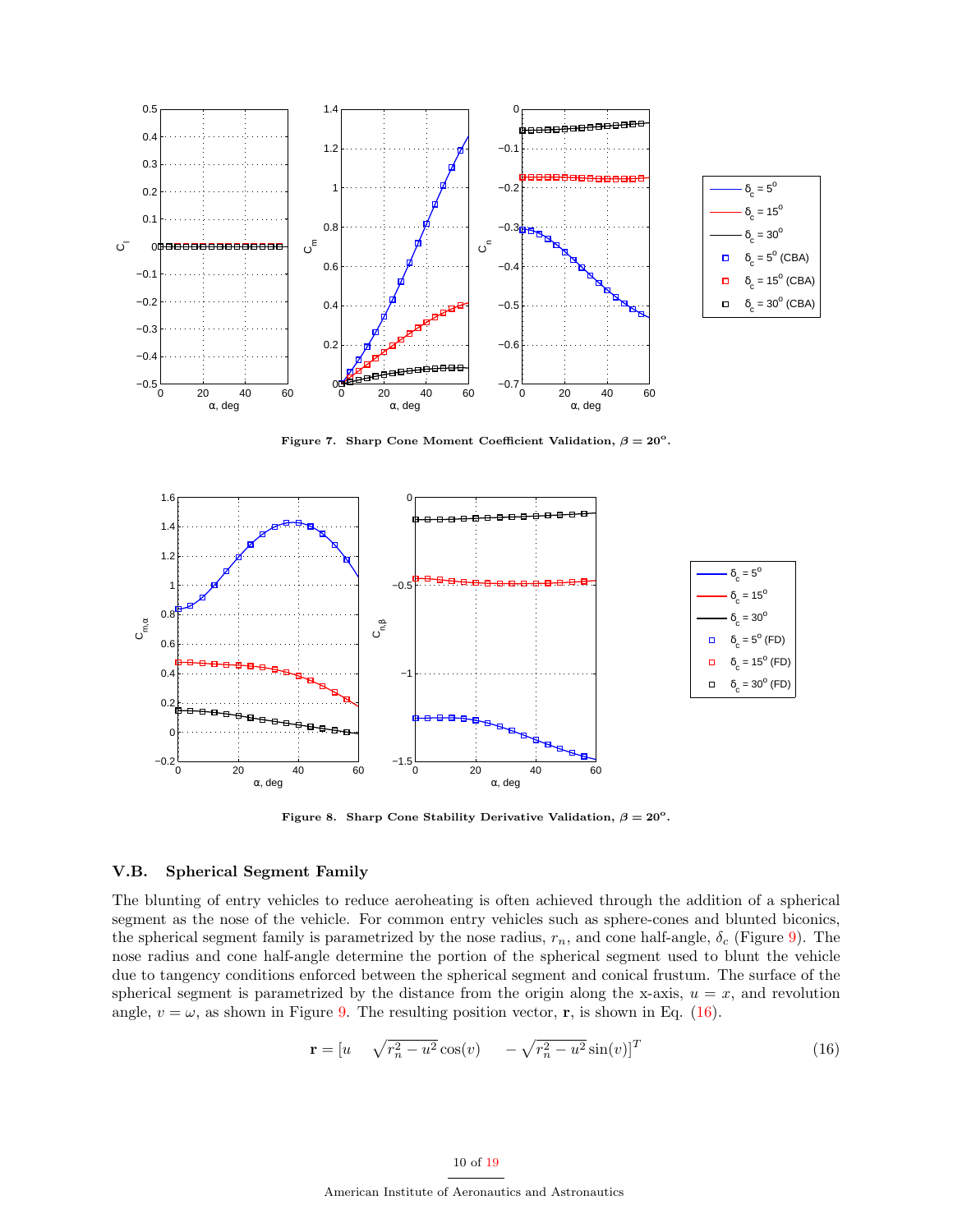

<span id="page-10-0"></span>Figure 9. Side and Front View of Spherical Segment Parametrization.

In order to reduce the integration complexity associated with a spherical segment, analytic relations were derived using a total angle of attack,  $\epsilon$ , that is a function of both angle of attack and sideslip as shown in Eq. [\(17\)](#page-11-1). The resulting normal and axial force coefficients in the total angle of attack frame,  $C'_N$  and  $C'_A$ , are converted back to the body frame using Eq. [\(18\)](#page-11-2), where  $\phi'$  is the angle between the body frame and total angle of attack frame.<sup>14</sup> Comparisons between the analytic force coefficients and CBAERO for a  $20^{\circ}$ sideslip and various half angles and angles of attack are shown in Figure [10.](#page-11-3) As shown, excellent agreement exists when using the total angle of attack formulation. Note that the distribution of Newtonian pressure forces always point to the center of the spherical segment. Thus, a spherical segment centered at the origin will exhibit no moments. This is confirmed by the solution of zero for all moments from the integration process. Consequently, no comparison is made between the moment coefficients and stability derivatives with CBAERO.

$$
\epsilon = \arccos(\cos(\alpha)\cos(\beta))\tag{17}
$$

<span id="page-10-1"></span>
$$
\begin{bmatrix} C_N \\ C_S \\ C_A \end{bmatrix} = \begin{bmatrix} C'_N \cos(\phi') \\ -C'_N \sin(\phi') \\ C'_A \end{bmatrix}
$$
\n(18)



<span id="page-10-2"></span>Figure 10. Spherical Segment Force Coefficient Validation,  $\beta = 20^{\circ}$ .

American Institute of Aeronautics and Astronautics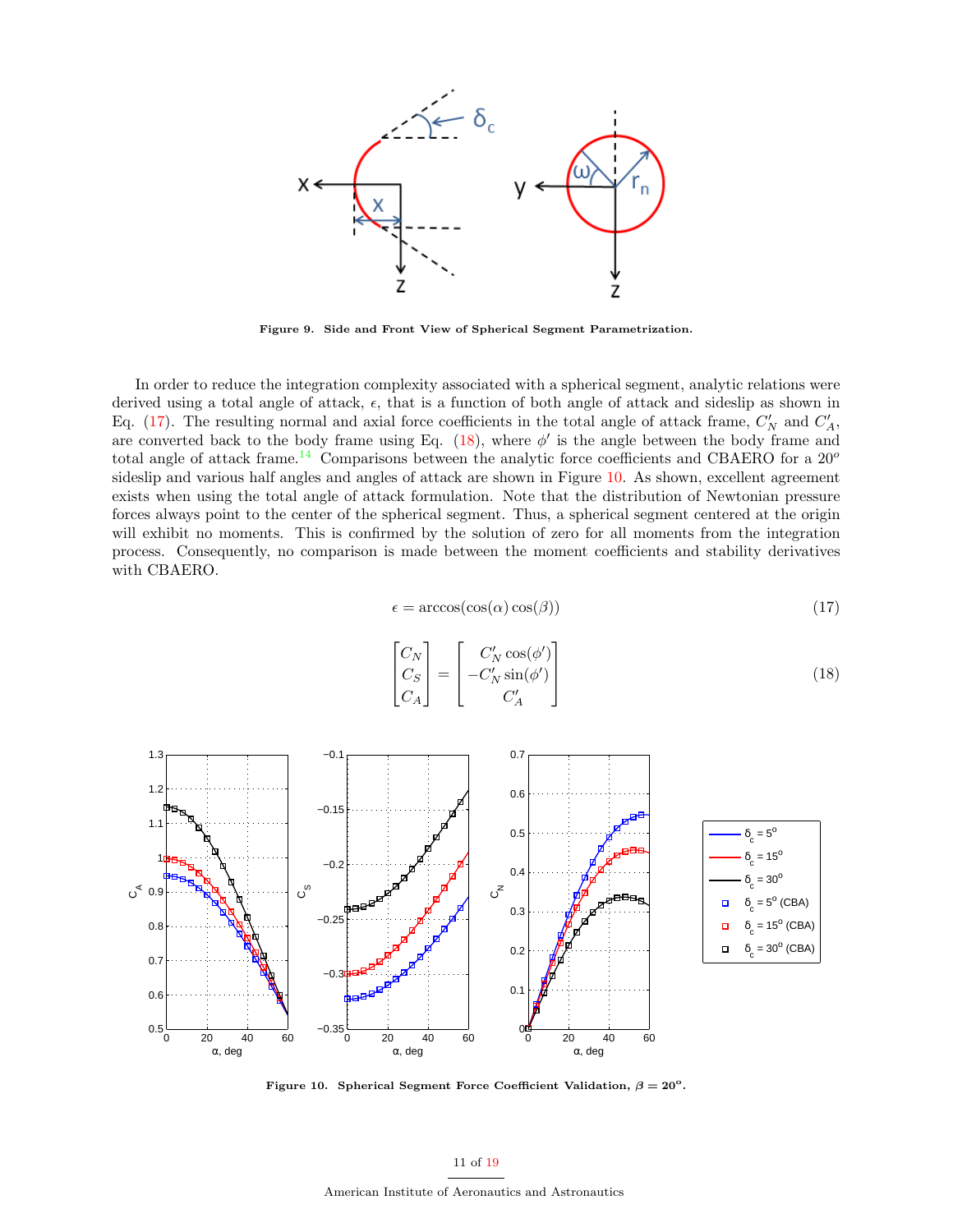## V.C. Flat Plate Family

Various portions of entry vehicles, such as stationary fins and moving control surfaces, can be approximated as flat plates. Additionally, the flat bodies of advanced entry vehicle concepts such as the blended wedge<sup>13</sup> can be modeled using flat plates. The flat plate family is parametrized by the half-angle of the blended wedge,  $\delta$ , as shown in Figure [11.](#page-12-0)



<span id="page-11-0"></span>Figure 11. Side View of Flat Plate Parametrization.

According to Newtonian flow theory, the  $C_p$  distribution of a flat plate is constant. Thus, the force coefficients are obtained using Eq.  $(1)$ , resulting in Eq.  $(19)-(21)$  $(19)-(21)$  $(19)-(21)$ . Additionally, the moment coefficients about the centroid of the flat plate are identically zero. This is the simplest example of the form the analytic aerodynamics will appear. In general, a panel method approximates a shape as a collection of flat plates and does not provide a useful validation.

$$
C_A = 2\left[\sin(\delta)\cos(\alpha)\cos(\beta) + \cos(\delta)\sin(\alpha)\cos(\beta)\right]^2 \sin(\delta)
$$
\n(19)

$$
C_S = 0 \tag{20}
$$

$$
C_N = 2\left[\sin(\delta)\cos(\alpha)\cos(\beta) + \cos(\delta)\sin(\alpha)\cos(\beta)\right]^2\cos(\delta)
$$
\n(21)

## <span id="page-11-2"></span><span id="page-11-1"></span>V.D. Cylindrical Segment Family

Although the cylindrical segment is not a common shape observed in entry vehicles, it is used to blunt advanced vehicle concepts such as the blended wedge.<sup>13</sup> The cylindrical segment family is parametrized by the nose radius,  $r_n$ , and blended wedge half-angle,  $\delta$ . The nose radius and half-angle determine the portion of the cylindrical segment used to blunt the vehicle due to tangency conditions enforced between the spherical segment and flat plates of a blended wedge design. The surface of the cylindrical segment is parametrized by the distance from the origin along the y-axis,  $u = y$ , and revolution angle about the y-axis,  $v = \theta$ , as shown in Figure [12.](#page-12-3) The resulting position vector,  $\mathbf{r}$ , is shown in Eq. [\(22\)](#page-12-4).

$$
\mathbf{r} = [r_n \cos(v) \quad u \quad -r_n \sin(v)]^T \tag{22}
$$



<span id="page-11-3"></span>Figure 12. Side and Front View of Cylindrical Segment Parametrization.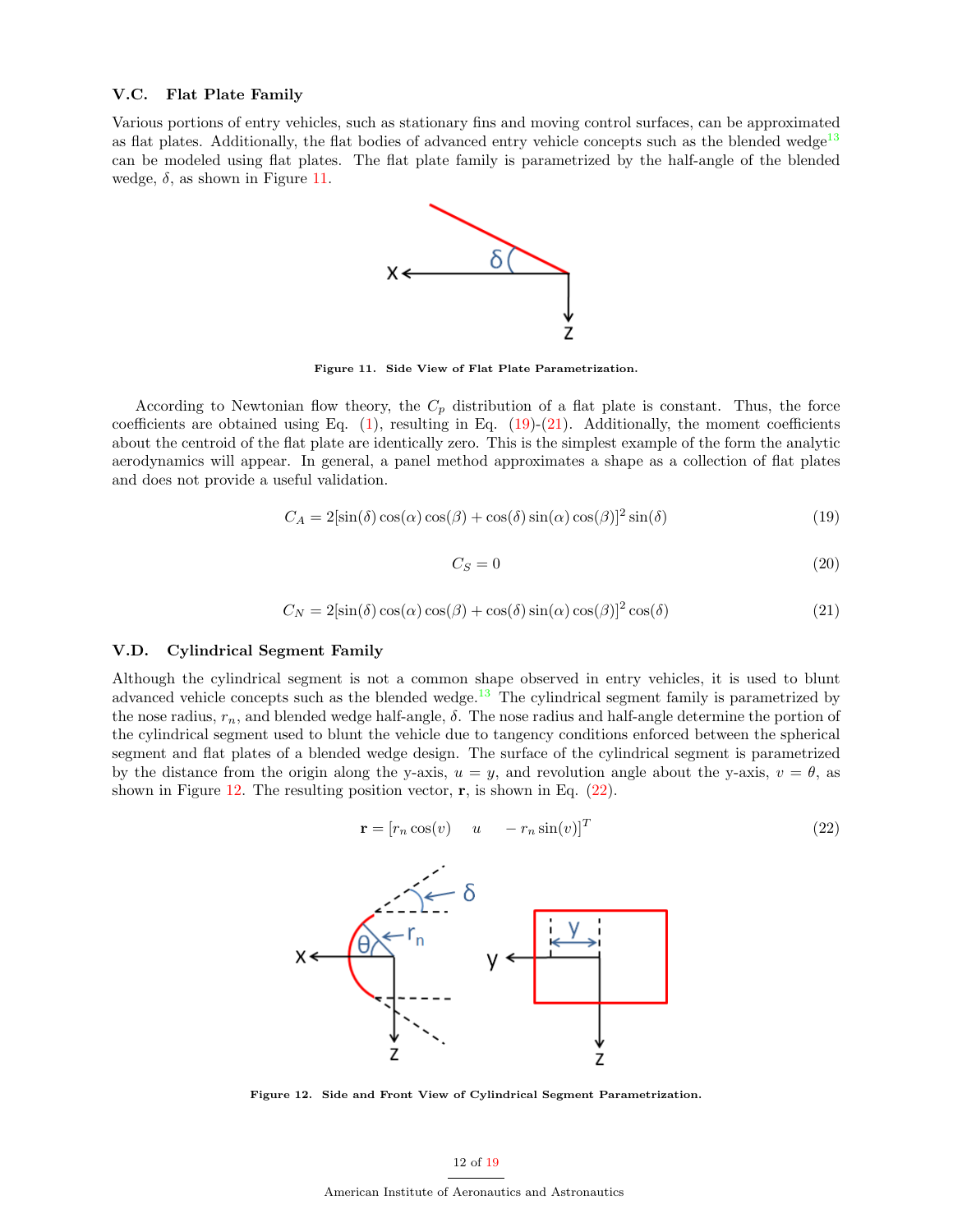In order to validate the cylindrical segment, a panel method based on the equations of a flat plate in Section V.C was developed. This allowed for easy verification of the aerodynamic coefficients since the construction of a vehicle in CBAERO is time consuming when the axis of revolution is not parallel to the flow at zero angle of attack and zero sideslip. Comparisons were made between the analytic force coefficients and the developed panel method for a  $20^{\circ}$  sideslip and various half angles and angles of attack. As shown in Figure [13,](#page-13-0) excellent agreement exists between the cylindrical segment and the panel method. Note that the sideforce and moment coefficients of a cylinder centered at the origin are identically zero.



<span id="page-12-1"></span><span id="page-12-0"></span>Figure 13. Cylindrical Segment Force Coefficient Validation,  $\beta = 20^{\circ}$ .

# VI. Vehicle Construction Through Superposition

## <span id="page-12-2"></span>VI.A. Methodology

<span id="page-12-4"></span>The aerodynamics of common entry vehicles can be determined through superposition of basic shapes. Sphere-cones can be constructed using a spherical segment and a single conical frustum, and biconics can be constructed using a spherical segment and two conical frustums. The geometry of a sphere-cone is specified by the nose radius,  $r_n$ , cone half angle,  $\delta_1$ , and base diameter, d, as shown in Figure [14.](#page-14-0) The geometry of a blunted biconic is specified by the nose radius,  $r_n$ , forward cone half angle,  $\delta_1$ , aft cone half angle,  $\delta_2$ , base diameter, d, and height, h, as shown in Figure [15.](#page-14-1) Each basic shape used will likely have different reference areas and lengths. Therefore, the superpositioning of basic shapes cannot be performed by simply adding the aerodynamic coefficients from each shape. Rather, the aerodynamic coefficients of each basic shape must be scaled to a common reference area and length. For example, the axial force coefficient of a sphere-cone,  $C_{A,sc}$ , would be calculated using Eq. [\(23\)](#page-13-1), where the overall vehicle reference area,  $A_{sc}$ , is chosen to be the base area of the sphere-cone.

$$
C_{A,sc} = C_{A,cone} \frac{A_{ref,cone}}{A_{sc}} + C_{A,sphere} \frac{A_{ref,sphere}}{A_{sc}}
$$
(23)

### <span id="page-12-3"></span>13 of 19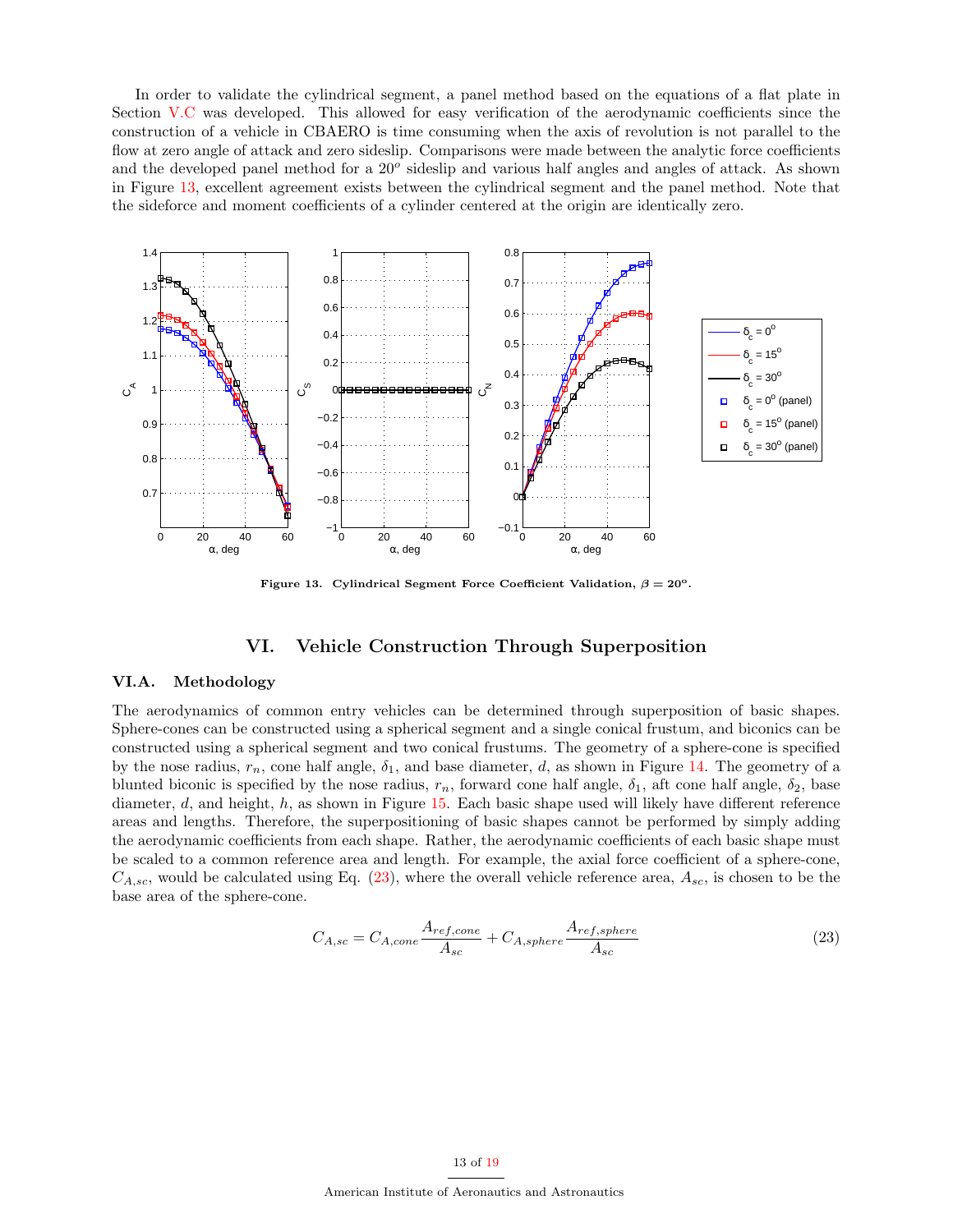

Figure 14. Sphere-Cone Parametrization. Figure 15. Biconic Parametrization.

# VI.B. Sphere-Cone and Blunted Slender Biconic Validation

The force and moment coefficients for both a blunt sphere-cone and blunted slender biconic at a 20<sup>o</sup> sideslip were validated with CBAERO using parameters listed in Table 1. As shown in Figure [16](#page-14-2) and Figure [17,](#page-15-0) excellent agreement in force and moment coefficients is observed for both vehicles.

Table 1. Sphere-Cone and Blunted Biconic Parameters.

<span id="page-13-0"></span>

| Parameter  | <i>Sphere-Cone</i> | Biconic      |
|------------|--------------------|--------------|
| $r_n$      | $0.3$ ft.          | $1.0$ in.    |
| $\delta_1$ | $70.0^{\circ}$     | $17^{\circ}$ |
| $\delta_2$ |                    | $8^o$        |
| d.         | $2.5$ ft.          | $19.6$ in.   |
|            |                    | 48.0 in.     |



<span id="page-13-1"></span>Figure 16. Sphere-Cone and Blunted Biconic Force Coefficient Validation,  $\beta = 20^{\circ}$ .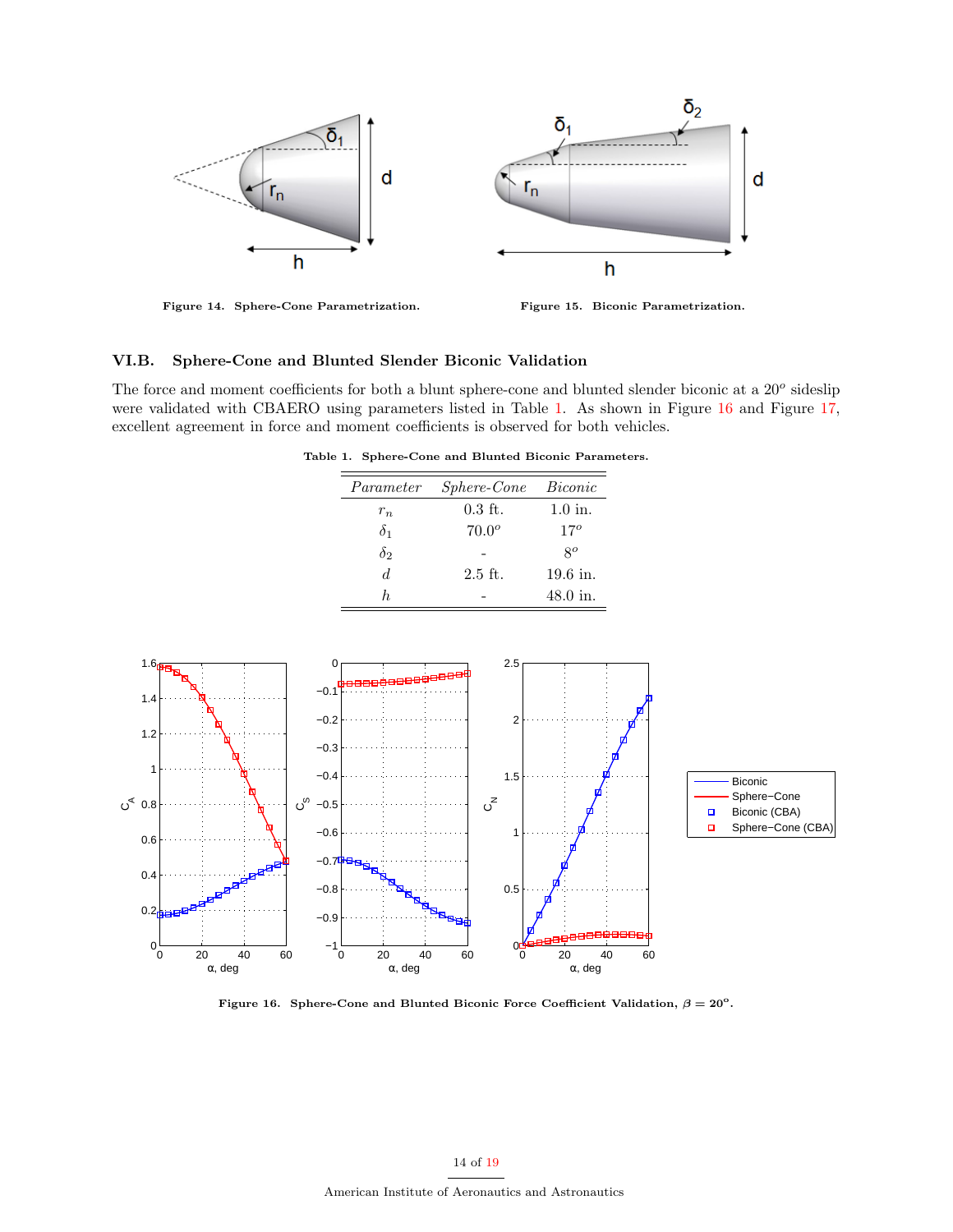

<span id="page-14-1"></span><span id="page-14-0"></span>Figure 17. Sphere-Cone and Blunted Biconic Moment Coefficient Validation,  $\beta = 20^{\circ}$ .

## VI.C. Example Application Using the Superposition of Basic Shapes

As shown, basic shapes can be superpositioned to construct full entry bodies commonly used for various entry missions. The analytic relations allow for rapid parametric sweeps and shape optimization. As an example, vehicle designers may be interested in a biconic entry vehicle with a peak  $L/D$  of 2 subject to certain geometric constraints.

For this problem, a maximum vehicle height of 48 in. and a maximum base diameter of 21 in. was assumed. For a given diameter, an increase in the height would result in a more slender vehicle with higher peak  $L/D$ . Therefore, in order to maximize the base diameter, the height of the vehicle must also be maximized. Parametric sweeps over a wide range of angle of attack and zero sideslip were performed for various cone half angles,  $\delta_1$  and  $\delta_2$ , in 1<sup>o</sup> increments as well as various base diameters. Contours in peak  $L/D$  for the maximum allowable base diameter of 21 in. are shown in Figure [18.](#page-15-1) As shown, no sharp biconic is capable of achieving an  $L/D$  of 2. A theoretical best  $L/D$  of only 1.86 could be achieved with  $\delta_1 = 18^{\circ}$ and  $\delta_2 = 11^o$ . Consequently, the base diameter was reduced until a sharp biconic with an  $L/D$  of 2 was identified. As shown in Figure [19,](#page-15-2) an  $L/D$  of 2 is achieved with  $d = 19.6$ ,  $\delta_1 = 17^o$ , and  $\delta_2 = 10^o$ . Note that each point in the contour plots corresponds to a full sweep of angles of attack, a process that is reduced from hours using CBAERO to minutes using the analytic relations.



<span id="page-14-2"></span>Figure 18. Contour of Peak  $L/D$  for  $d = 21$  in.



Figure 19. Contour of Peak  $L/D$  for  $d = 19.6$  in.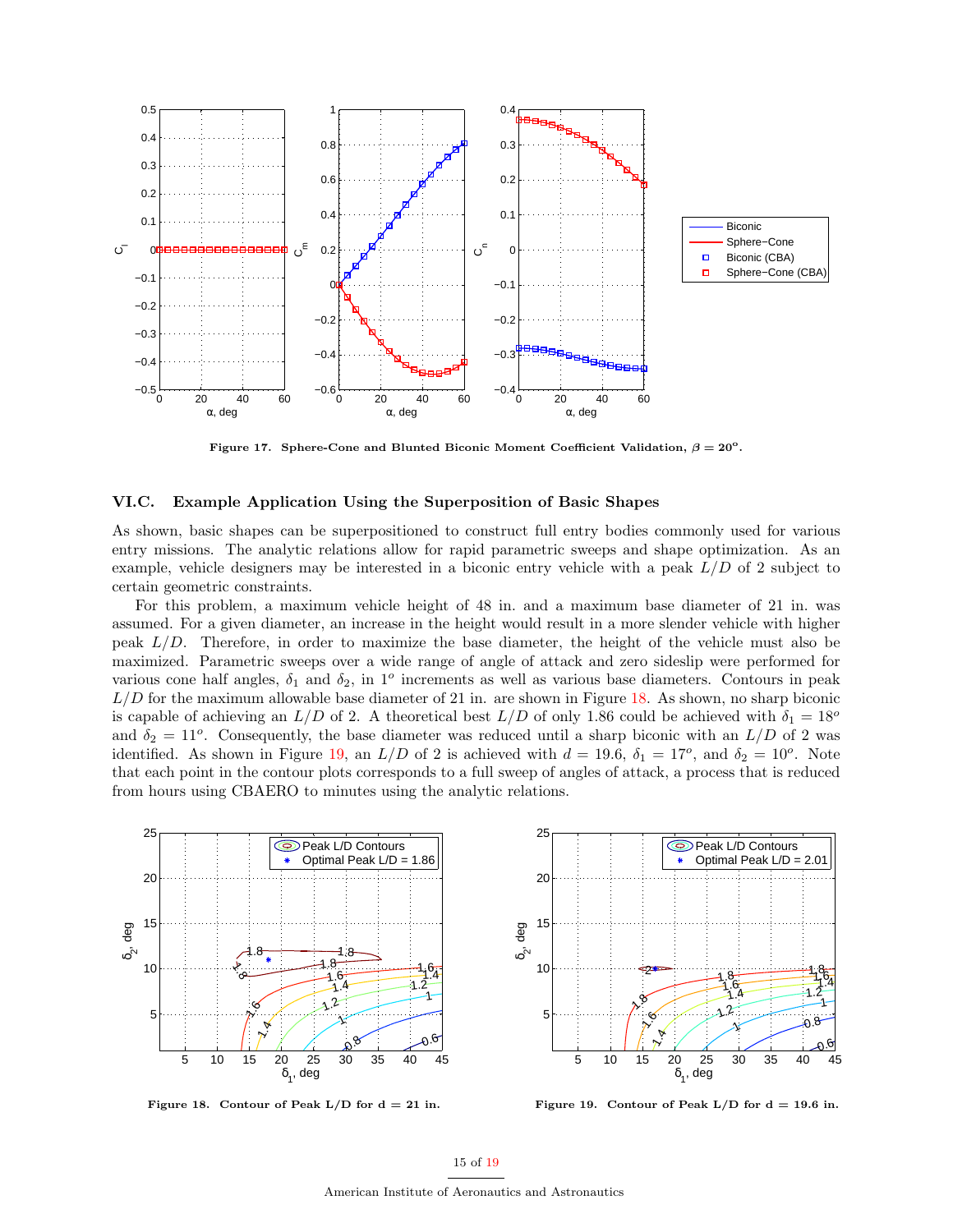# VII. General Shapes

The superposition of basic shapes provides the capability to determine analytic aerodynamics of common entry vehicle shapes. However, shapes with improved aerodynamic performance outside of the range of basic shapes may be required to accomplish future missions. Therefore, it is desirable to be able to obtain the analytic aerodynamics of more general shapes. Many methods from computer-aided design exist to describe general shapes. As an initial step in this direction, analytic relations of low-order Bezier curves of revolution have been developed for unshadowed total angles of attack in which the full body is exposed to the flow.

#### VII.A. Bezier Curves of Revolution

The development of analytic relations for Bezier curves of revolution allow for rapid analysis of general bodies of revolution. The geometry of a Bezier curve is parametrized by a nondimensional arclength,  $t$ , as shown in Eq. [\(24\)](#page-16-0), where  $J_{n,i}(t)$  is shown in Eq. [\(25\)](#page-16-1),  $\binom{n}{i}$  is shown in Eq. [\(26\)](#page-16-2), and  $0 \le t \le 1$ .<sup>26</sup> The location of the ith control node is specified in the vector  $B_i$  and the order of the Bezier curve is specified by n. The control nodes specify a control polygon inside which the Bezier curve must reside. The development of analytic relations was only performed for a second-order Bezier curve in which  $n = 2$ . Example Bezier curves, along with their corresponding control node locations and control polygons, are shown in Figure [20.](#page-16-3) As expected, each Bezier curve resides inside the control polygon and is connected to the initial and final control nodes.

<span id="page-15-0"></span>
$$
\mathbf{P}(t) = \sum_{i=0}^{n} \mathbf{B_i} \ J_{n,i}(t) \tag{24}
$$

$$
J_{n,i}(t) = \binom{n}{i} t^i (1-t)^{n-i} \tag{25}
$$

$$
\binom{n}{i} = \frac{n!}{i!(n-i)!} \tag{26}
$$



<span id="page-15-2"></span><span id="page-15-1"></span>Figure 20. Bezier Curves of Revolution with Control Nodes and Control Polygons.

Analytic relations have been developed for a second-order Bezier curve of revolution in which the control node locations were generalized. This allows the development of one set of analytic relations to fully describe all second-order Bezier curves of revolution. These relations currently assume that the entire vehicle is exposed to the flow. Only analytic relations for the force coefficients have been developed to date. The force coefficients of the Bezier curves of revolution shown in Figure [20](#page-16-3) have been validated with CBAERO as shown in Figure [21.](#page-17-0) As expected from Figure [20,](#page-16-3) Bezier curve 2 remains unshadowed for a wider range of angles of attack as shown in Figure [21.](#page-17-0) Excellent agreement is observed between the analytic relations and CBAERO.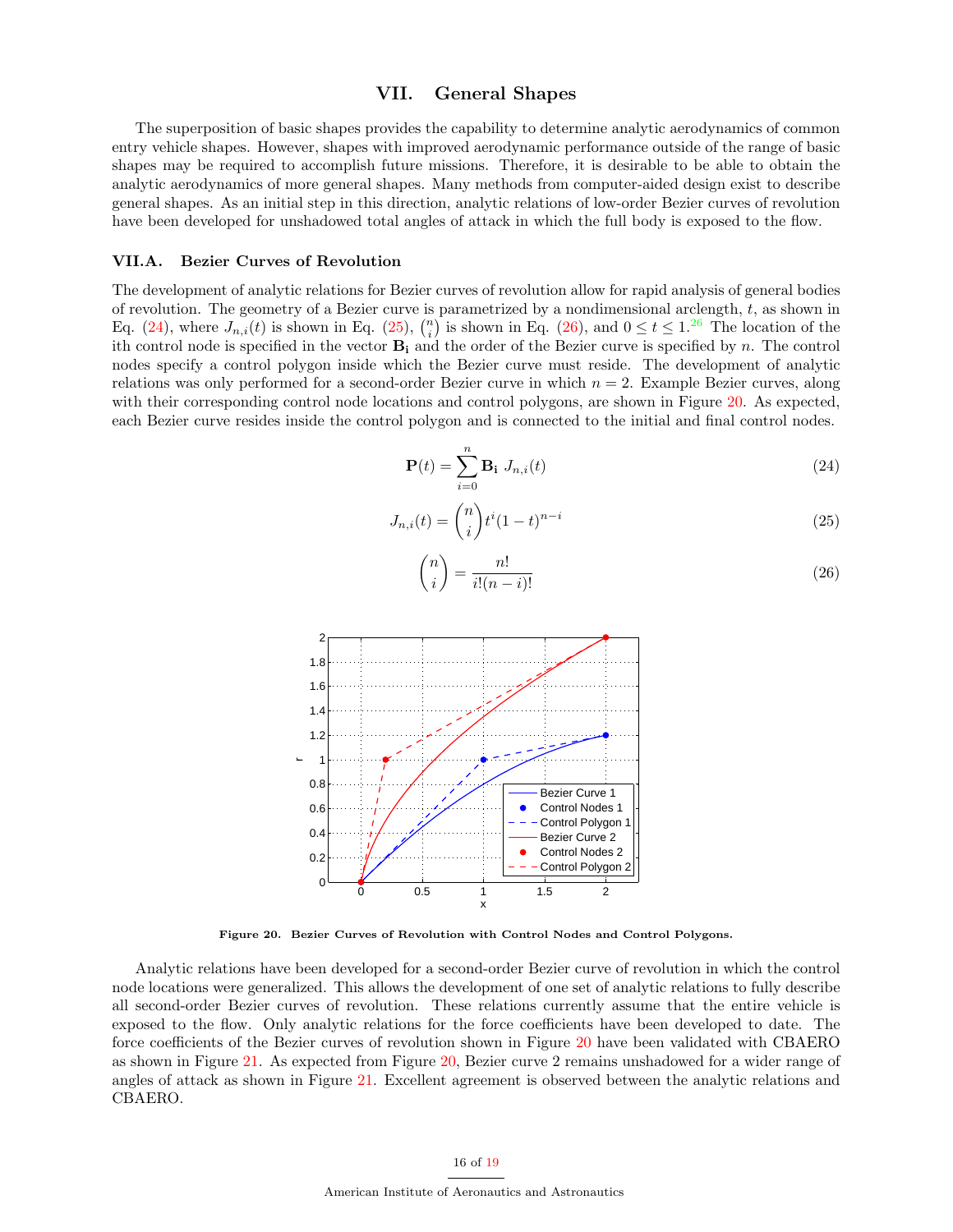

Figure 21. Validation of Unshadowed Bezier Curves of Revolution.

# VIII. Potential Applications of Analytic Aerodynamics

<span id="page-16-2"></span><span id="page-16-1"></span><span id="page-16-0"></span>The analytic aerodynamic relations were originally developed to reduce computational requirements, compared to panel methods and CFD, for the conceptual design of entry vehicles. This allows for rapid aerodynamic analysis when performing trade studies or shape optimization. Additionally, the evaluation of the aerodynamics module is nearly instantaneous and can be the fastest module among all disciplines in conceptual design.

Typically during conceptual design, optimal trajectories are identified to determine the nominal aerodynamic performance requirements of the entry vehicle, such as peak  $L/D$  and ballistic coefficient. A vehicle can then be constructed to meet these aerodynamic constraints as well as other geometric constraints. However, in some cases, high performance entry trajectories are not flown at a constant angle of attack, resulting in  $L/D$  and ballistic coefficient varying throughout the trajectory. Consequently, an iterative process must be performed until convergence between vehicle shape and time-varying aerodynamic performance required by the trajectory is observed. Furthermore, within the trajectory optimization process, the mapping of vehicle shape to aerodynamic performance is largely performed using tables of aerodynamic coefficients as a function of angle of attack and sideslip.

If direct methods are used for entry trajectory optimization, then the addition of shape design parameters would simply augment the overall optimization problem.<sup>27, 28</sup> In this case, the analytic aerodynamic relations would be directly integrated into the trajectory simulation, dramatically reducing the computational requirements of evaluating the aerodynamic coefficients along each candidate trajectory. Additionally, any constraints on the shape parameters would constrain the search domain of the direct optimization method.

<span id="page-16-3"></span>If indirect methods are used to perform trajectory optimization, then analytic mapping of vehicle shape to aerodynamic performance would allow the indirect method to perform simultaneous trajectory and vehicle shape optimization. The analytic aerodynamic relations could be directly integrated into the equations of motion, modeling the varying  $L/D$  and ballistic coefficient throughout the trajectory. Additionally, constraints on vehicle shape such as diameter and volume can be directly integrated into the augmented objective function. This can be performed in a way identical to the incorporation of interior point constraints.<sup>29</sup>

To date, the concept of predictor-corrector guidance algorithms have largely been confined to academic studies. This is partially due to the large tables of aerodynamic coefficients that must be interpolated onboard for various angles of attack and sideslip. PredGuid, planned for incorporation into the Orion command module for lunar return, will implement a predictor-corrector in the onboard guidance of a flight vehicle. The predictor-corrector of PredGuid solves for a constant bank angle solution to perform a skip during the first entry in order to land off the coast of California.<sup>30</sup> The analytic hypersonic relations developed in this investigation could substitute the large aerodynamic tables, allowing real-time onboard propagation of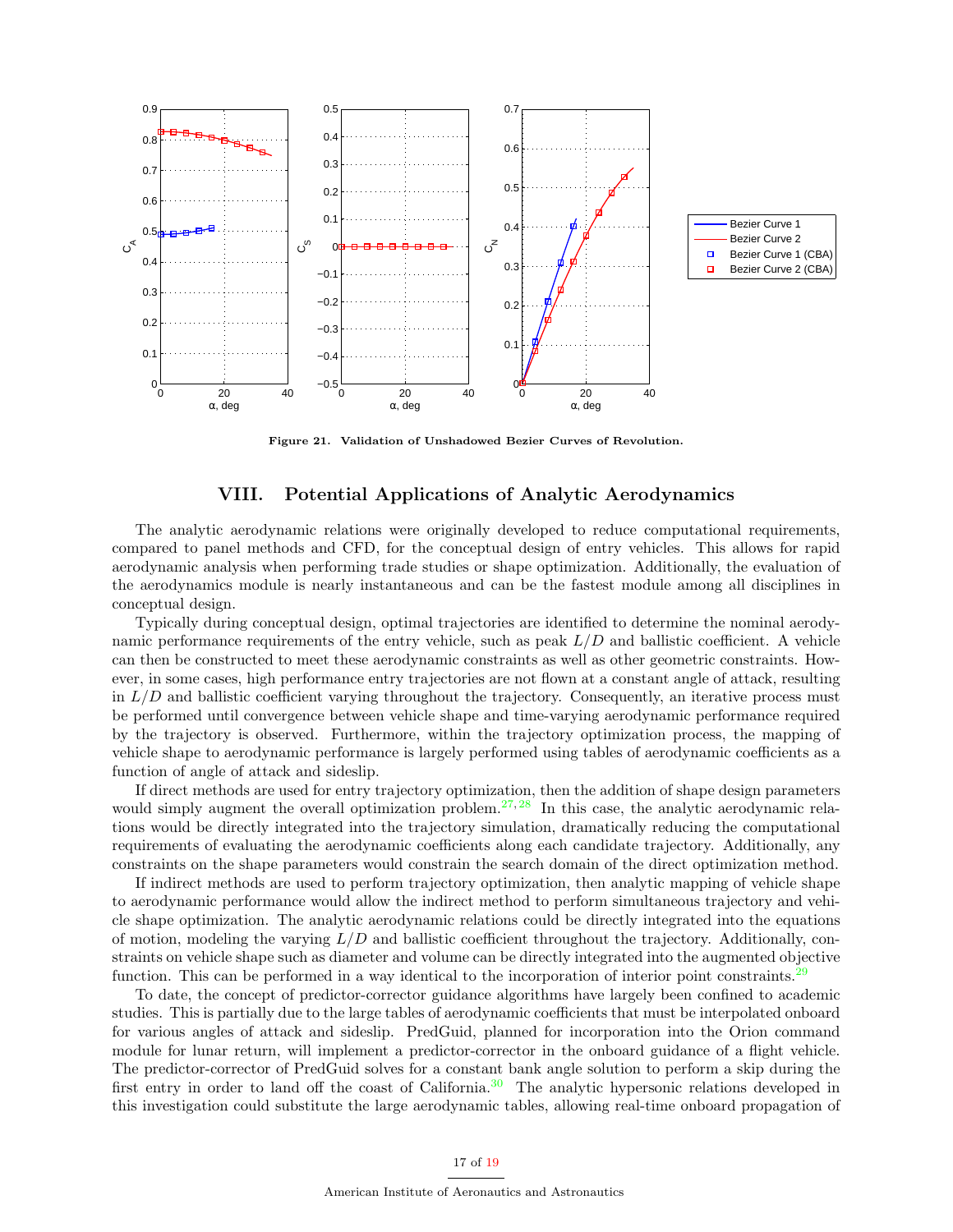trajectories using angle of attack, bank, and sideslip for onboard predictor-corrector guidance algorithms.

The propagation of trajectories, either onboard in predictor-corrector studies or during trajectory optimization, generally ignores the shape change experienced by the vehicle throughout the entry trajectory. Instead, ablation studies are usually performed after the design of the trajectory and vehicle in order to estimate the thermal protection system thickness and mass. However, analytic aerodynamic relations would enable the modeling of shape change due to ablation during trajectory propagation.

# <span id="page-17-0"></span>IX. Conclusions

Hypersonic force and moment coefficients can be obtained through the use of Newtonian flow theory in which a surface integration of the pressure coefficient is performed. The advent of the digital computer has resulted in widespread adoption of panel methods in which the surface integration is numerically approximated through surface paneling. Paneling techniques allow for the evaluation of complex geometries. However, many entry vehicle geometries used today are not complex and are derived from the superposition of basic shapes.

In this investigation, an automated process has been developed to evaluate the surface integration of pressure coefficient analytically. Analytic relations for force coefficients, moment coefficients, and stability derivatives were developed for basic shapes including sharp cones, spherical segments, flat plates, and cylindrical segments. Each basic shape was parametrized according to the characteristics of the shape. Consequently, only one set of analytic relations were developed for each basic shape. These analytic relations account for shadowed and unshadowed angles of attack and sideslip. The basic shapes can be superpositioned to construct commonly used entry vehicles, such as sphere-cones and biconics. The analytic relations for force coefficients, moment coefficients, and stability derivatives for all of these shapes were verified using CBAERO or another paneling code. Evaluation of the resulting analytic relations is nearly instantaneous and is orders of magnitude faster than paneling codes. An example biconic shape design was performed to maximize payload packaging capability while maintaining required aerodynamic performance. The entire design process that originally would require hours using panel methods was executed in minutes using analytic relations.

In order to obtain the analytic aerodynamics for more general bodies of revolution, relations were developed for second-order Bezier curves of revolution at unshadowed total angles of attack. These relations were parametrized by the location of control nodes associated with the Bezier curve. Aerodynamic force coefficients were validated using CBAERO. This served as an initial step in addressing the limits in generality that can be achieved with analytic relations. The resulting analytic equations of basic shapes and Bezier curves of revolution could dramatically impact integrated vehicle and trajectory design, trajectory propagation for onboard guidance, and aerodynamic modeling of shape change due to ablation.

# References

<sup>1</sup>Newton, I., Principia - Motte's Translation Revised, University of California Press, 1946.

<sup>2</sup>Anderson, J. D., Hypersonic and High Temperature Gas Dynamics, AIAA, 1989.

<sup>3</sup>Cummings, R. M. and Yang, H.-T., "Lester Lees and Hypersonic Aerodynamics," Journal of Spacecraft and Rockets, Vol. 40, No. 4, 2003.

<sup>4</sup>Bonner, E., Clever, W., and Dunn, K., "Aerodynamic Preliminary Analysis System II: Part I Theory," NASA-CR-165627 , Apr. 1981.

<sup>5</sup>Smyth, D. N. and Loo, H. C., "Analysis of Static Pressure Data from 1/12-scale Model of the YF-12A. Volume 3: The MARK IVS Supersonic-Hypersonic Arbitrary Body Program, User's Manual," NASA-CR-151940, Oct. 1981.

 $6$ Cunningham, M., "Hypersonic Aerodynamics for an Entry Research Vehicle," Journal of Spacecraft and Rockets, Vol. 24, No. 2, 1987.

<sup>7</sup>Kinney, D. J., "Aero-Thermodynamics for Conceptual Design," AIAA-2004-31-962, 42nd AIAA Aerospace Sciences Meeting and Exhibit, Reno, NV, 5-8 Jan. 2004.

<sup>8</sup>Hoffman, S. J. and Kaplan, D. I., "Human Exploration of Mars: The Reference Mission of the NASA Mars Exploration Study Team," NASA Special Publication 6107, July 1997.

9Drake, B. G., "Reference Mission Version 3.0 Addendum to the Human Exploration of Mars: The Reference Mission of the NASA Mars Exploration Study Team," NASA Special Publication 6107-ADD, June 1998.

<sup>10</sup>Steinfeldt, B., Theisinger, J., Korzun, A., Clark, I., Grant, M., and Braun, R., "High Mass Mars Entry Descent and Landing Architecture Assessment," AIAA 2009-6684, AIAA Space 2009 , Pasadena, CA, 14 - 17 Sept. 2009.

<sup>11</sup>Desai, P., Lyons, D., Tooley, J., and Kangas, J., "Entry, Descent, and Landing Operations Analysis for the Stardust Entry Capsule," Journal of Spacecraft and Rockets, Vol. 45, No. 6, 2008.